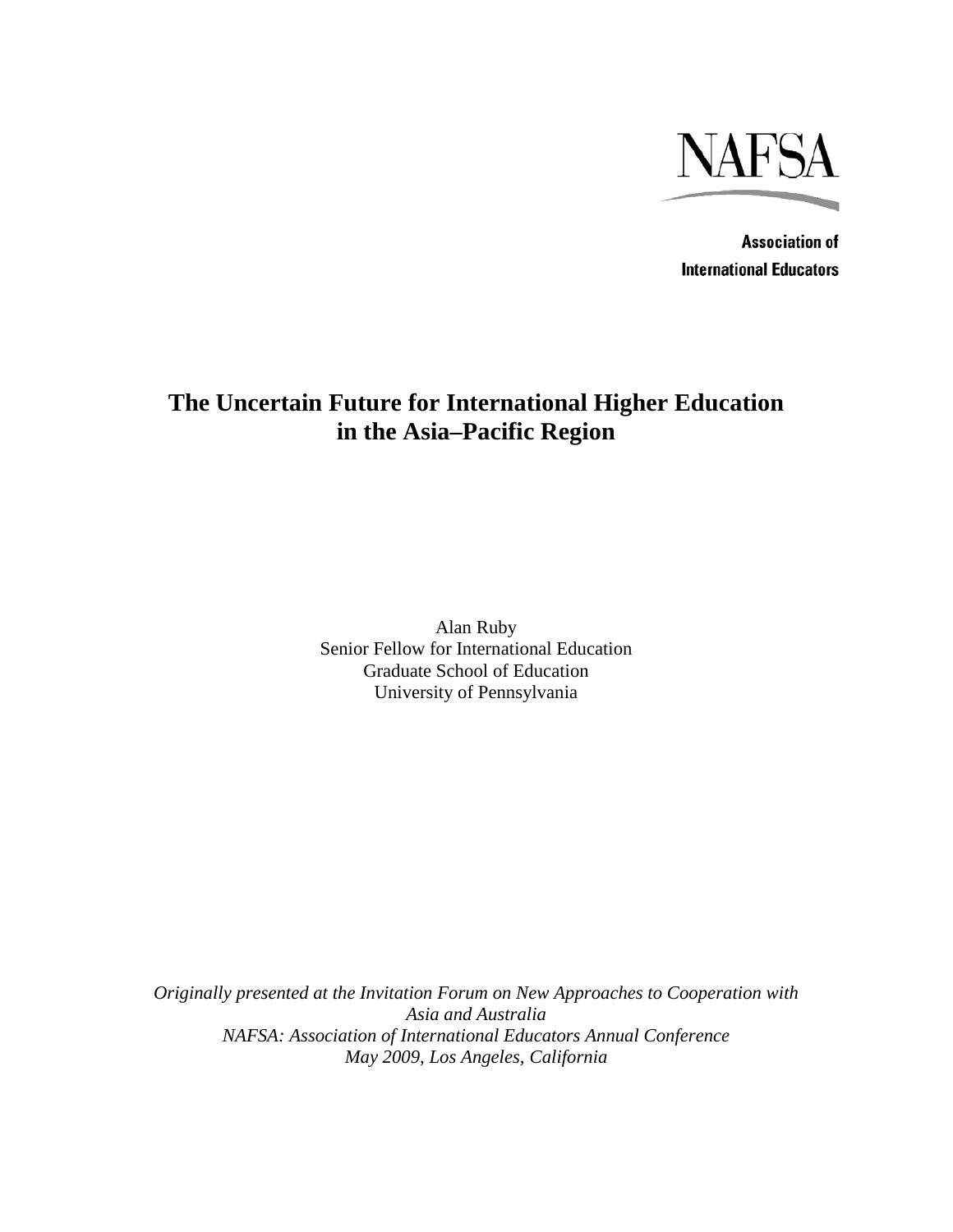# **About NAFSA**

NAFSA: Association of International Educators promotes the exchange of students and scholars to and from the United States. The association sets standards of good practice and provides professional education and training that strengthen institutional programs and services related to international education and exchange. NAFSA provides a forum for discussion of issues and a network for sharing information as it seeks to increase awareness of and support for international education in higher education, in government, and in the community.

In 1948, NAFSA pioneered the concept of providing professional services for postsecondary exchange students. Early efforts to enhance living and learning environments for exchange students have blossomed into today's active association of accomplished professionals whose numbers continue to grow worldwide.

# **Notice of Liability**

The information in this document is distributed on an "As is" basis, without warranty. While every precaution has been taken in the preparation of this document, neither the author(s) nor NAFSA shall have any liability to any persons nor entity with respect to any loss or damage caused or alleged to be caused directly or indirectly by the instruction(s) contained in this document. Please note that while NAFSA periodically checks and updates the Web site links included in this e-Publication, NAFSA cannot guarantee that every link to another institution's Web site is current.

# **Acceptable Use Guidelines**

Electronic resources are provided for the benefit of the international education community. However, commercial use, systematic or excessive downloading, or electronic redistribution of this publication are all expressly prohibited.

March 2010

©2010 NAFSA: Association of International Educators. All rights reserved.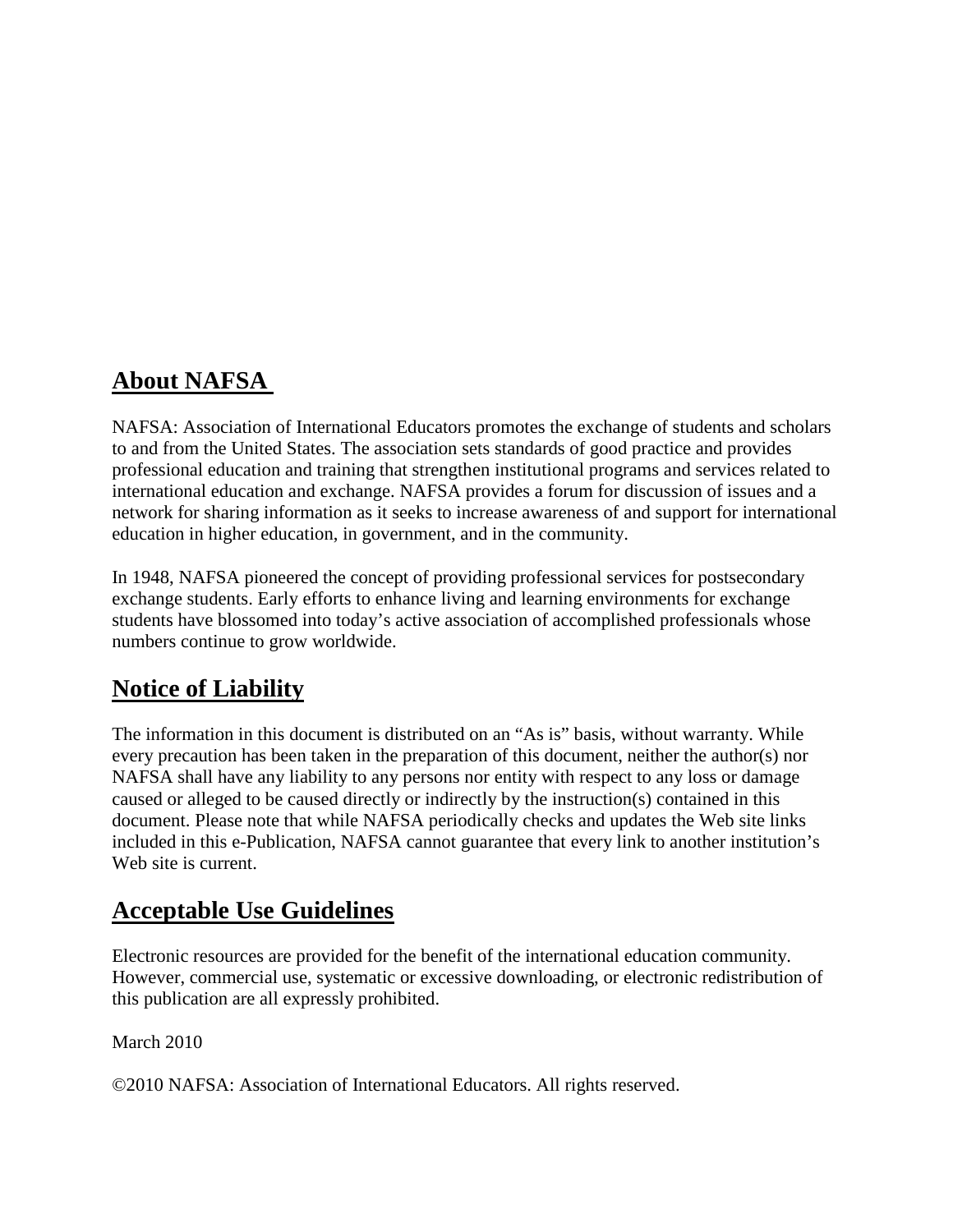## Introduction

This paper will critically examine what we do and do not know about future trends in the trade in international higher education. Its prime focus is the Asia-Pacific region, as that region includes four of the five biggest providers and the biggest supplier of students—China. The Asia-Pacific region and the industry of higher education are entering a period of uncertainty after one of sustained and rapid growth. That growth has produced a market in international higher education that moves large sums of people, money, knowledge, and skill between nations. The prudent manager and leader seeks to minimize risk by reducing uncertainty, and that is the task at hand.

The movement of international higher education students is amenable to market analysis like any other tradable good or service. This is not denying the intangible benefits of people studying in cultures, economies, or countries other than their own. Anything that promotes tolerance and mutual understanding between different peoples is valuable and good. But we should not overlook the complex fiscal and demographic issues that shape the interest of individuals and institutions in international higher education.

This paper begins by looking at what motivates universities to attract international students and then documents the present and likely future demand for international higher education and the possible market responses to economic and demographic trends. It concludes with some speculations about the future of the industry in the Asia-Pacific region.

## Why Do Universities Seek International Students?

Why do universities seek and take international enrollments? Researchers for the Institute of International Education (IIE) cite five factors that lead universities to seek international students. The factors are based on a survey of more than 500 institutions across Europe, Asia, and the English-speaking nations of Australia, Canada, and New Zealand:

- 1. The goal of the institution to internationalize (81%);
- 2. Mission (78%);
- 3. Tuition and finance (37%);
- 4. National government policy (37%); and
- 5. Provincial or local government policy (13%). (Gutierrez, Bhandari, and Obst 2008)

What is interesting is that the first two, and to some extent the third, are internal to the institution. This may mean that they will endure even if government policy was to change.

Of course we should not overlook the significance of international student tuition, especially where birth rates are falling (Japan), where there is oversupply of places (Taiwan), or where funding agencies or governments have explicitly encouraged institutions to garner fee revenue from international students (Australia).<sup>1</sup>

But the importance of the internal drivers is consistent with the history of international student flows. Study abroad occurred and endured without government assistance. Scholarships such as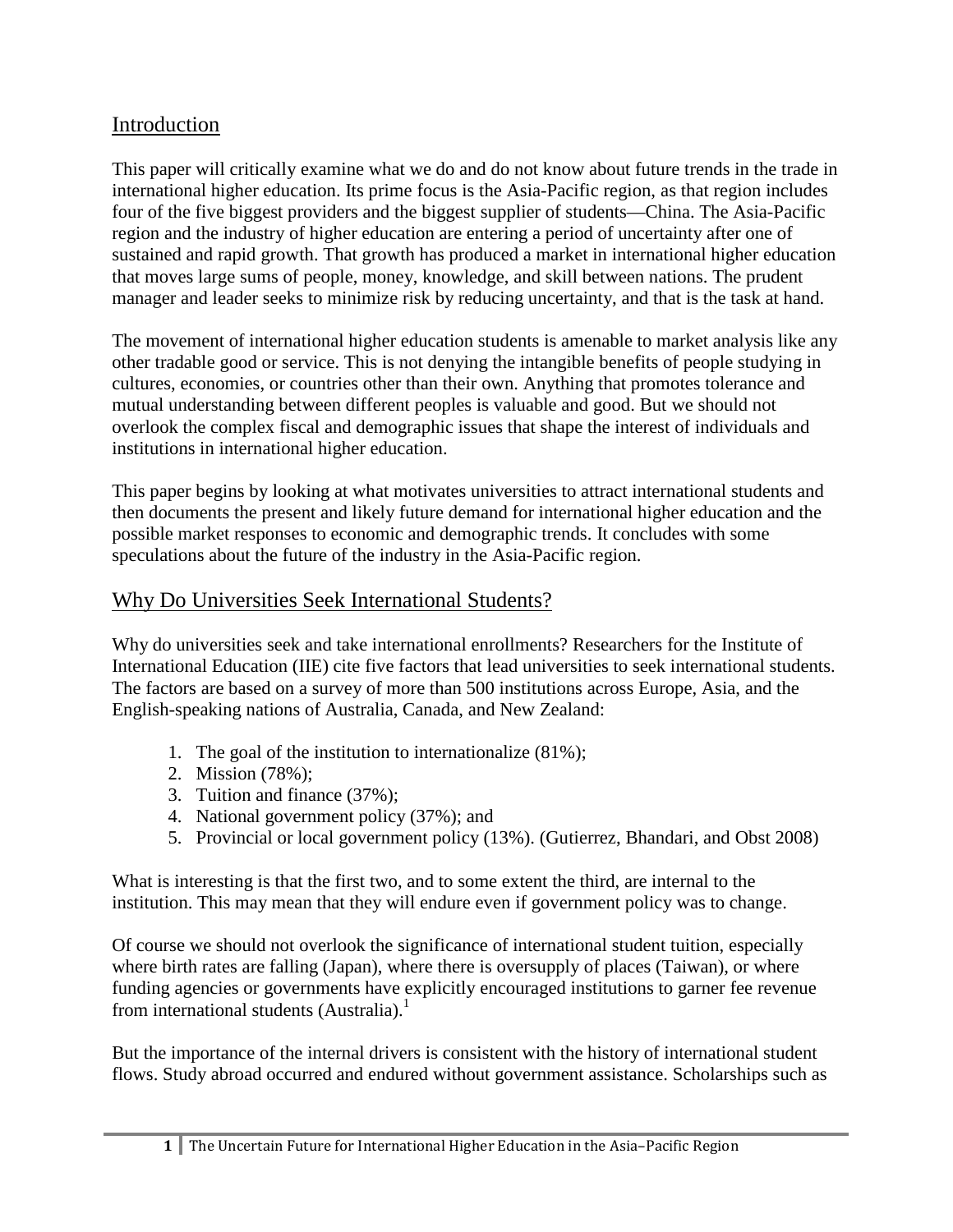Fulbright and the Colombo plan legitimized exchanges and smoothed the paths of obstacles like visa criteria and medical insurance, but they did not shape the market that exists today.

Direct and indirect financial incentives are also important in opening new destinations such as the nontraditional countries where language or history have limited interest.

# A Brief History of an Industry

The movement of students between nations for study is an ancient phenomenon, as old as the modern university is young. Only in the last 200 years has higher education become a phenomenon bounded by state or national boundaries with relatively little student mobility. Prior to that, movement was more common, especially in Europe where one in ten students studied "abroad." (See Teichler 2004) In the immediate past, student mobility was an adjunct or explicit goal of government actions. Aid programs like the Colombo plan, which from its inception in the early 1950s until the mid 1980s subsidized long-term students from South Asian nations to study in developed nations, and language programs like the European Erasmus and Bologna structures, which diffuse English, French, or Spanish or economic integration strategies, have facilitated the flow of educated people between member nations. In all these cases, student mobility was fostered in large measure to serve the interests of the state, be it to thwart the spread of communism, celebrate European identity, or lay the basis for fraternal ties after decolonization. Student mobility was orderly and managed by the state. It was an ordered garden following the dictates of a remote but omnipotent state.

When did international higher education become an industry? Was it as early as 1954–55, when 1.2% of U.S. higher education students were "international students," a total of 34,000 students? Would it be the early 1980s, when the United Kingdom began charging full average costs for international students and limiting their access to the national health insurance program? Was it in 1985, when Australia began to ease the requirements for students to study in domestic institutions and charge overseas students outside the aid-based programs full cost fees? (Harman 2004) Or was it when nations began to see higher education as a trade good rather than a foreign aid item and "transformed (themselves) from sponsor to seller?" (Auletta 2000) We can date that change at around 1995 with the implementation of the General Agreement on Trade in Services (GATS), which removed trade barriers in things like education, except in those nations—currently many—that seek to exclude education from trade negotiations.

From the perspective of the receiving nations, the international higher education market is an artifact of national skilled migration policies that emerged in the 1980s and gained in significance in the 1990s. This is illustrated by the recent decision of the Canadian Immigration Minister to "substantially increase" the number of international students and to put them on a "much faster pathway" to become permanent residents. (Taylor 2009) Similarly, the Australian government has revised immigration quotas to place even greater emphasis on skill (Evans 2009) and in 2007–08 granted forms of residency to more than 20,000 overseas students (Slattery  $2009$ <sup>2</sup>

To avoid the vagaries of historical causality perhaps we should look instead at the growth of the population studying internationally? We can substitute scale for historical explanation. Table 1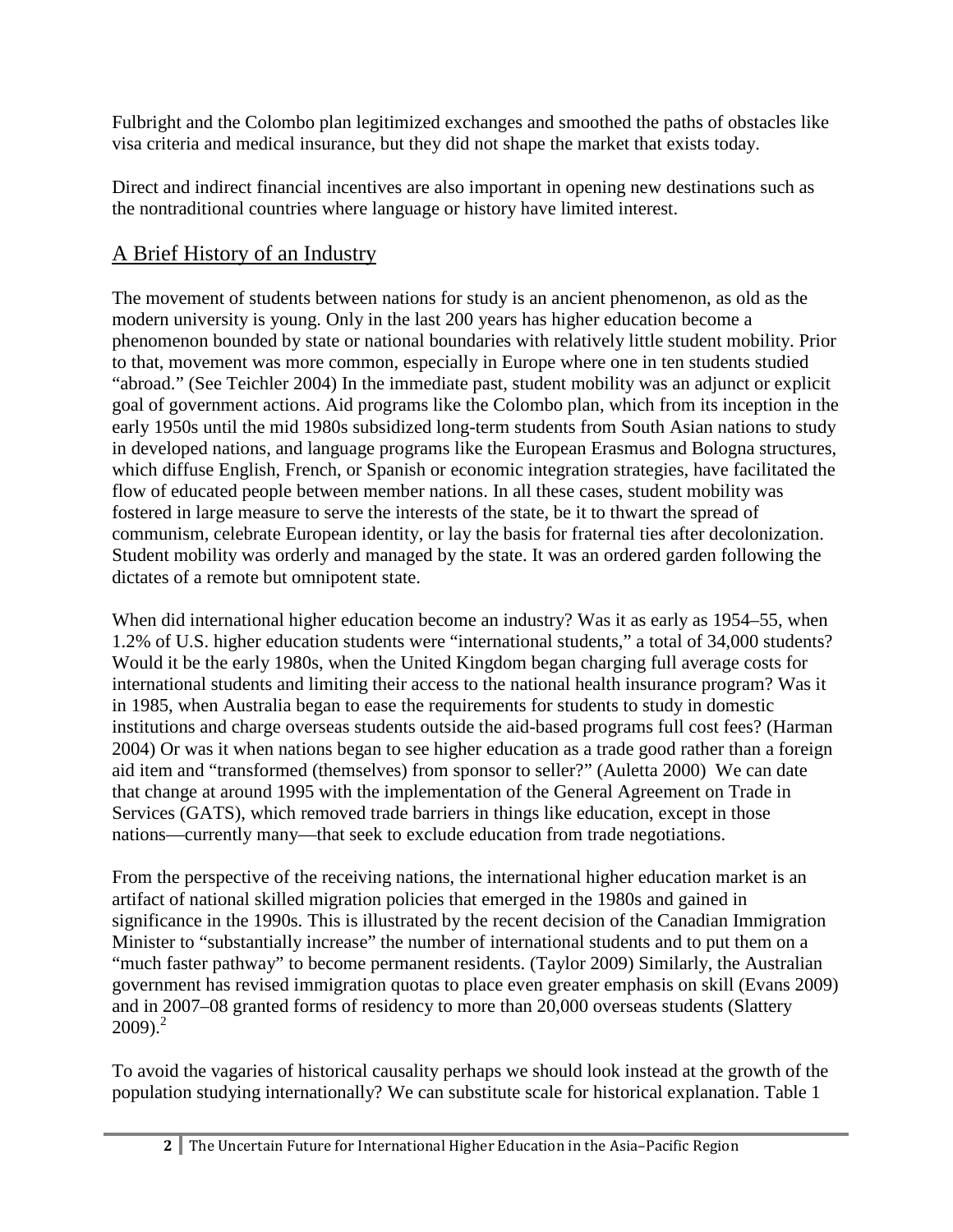shows the numbers of international students enrolled in degree-bearing courses in major Englishlanguage providers from 1997 until 2002. Data are based on the British Council's 2020 vision study. (Bohm et al, 2004) The table shows how enrollments increased rapidly, especially in recent years.

|                      | Year |      |      |      |      |      |  |  |  |
|----------------------|------|------|------|------|------|------|--|--|--|
| Country              | 1997 | 1998 | 1999 | 2000 | 2001 | 2002 |  |  |  |
| <b>United States</b> | 458  | 481  | 491  | 515  | 548  | 583  |  |  |  |
| United Kingdom       | 198  | 208  | 213  | 219  | 223  | 235  |  |  |  |
| Australia            | 49   | 54   | 59   | 70   | 82   | 97   |  |  |  |
| Canada               | 32   | 33   | 36   | 41   | 59   | 69   |  |  |  |
| New Zealand          | h    | h    |      |      | 10   | 15   |  |  |  |
| Total                | 743  | 782  | 804  | 852  | 922  | 999  |  |  |  |

**Table 1: International Higher Education Students, in thousands**

What Table 1 does not show is that the revenue involved changed as the numbers grew and as the tuition basis changed. Many of the students in the early years were sponsored by home or host governments or by institutions. Then, as demand exceeded available sponsored places, students took up subsidized places. From the mid 1980s, "full-fee" students became the majority of the international student cohort and created a significant income stream.

Table 1 also does not show that the total cost to the individual changed as institutions and particularly governments moved to partial and then to full cost recovery for services such as medical insurance, application, and visa processing. Although less expensive than tuition, these charges and fees influence market behavior as illustrated by institutional reaction to the latest round of visa-related fee increases for non–European Union students in the United Kingdom. For example, the fee for a visa extension can be in the order of US\$1,000—an additional 10% of the total charged for one year's tuition (Contractor 2009).<sup>3</sup>

By the year 2000 the international higher education market was being shaped more by individual and institutional aspiration and decisions than by conscious state policies about regional security and aid. This is most apparent in nations such as Canada and the United States, where there is no strong national policy entity with clear responsibility for the conduct and size of the industry. But even in the more regulated nations the sheer number of individuals and providers influence the direction of policy and practice. Transnational, cross border, and virtual delivery of education services being less amenable to the actions and wishes of government reinforce this drift away from the primacy of the state.

This brief history serves as a backdrop to an assessment of the size of the current market and its growth trajectory. The market is no longer a creature formed solely by the actions of independent states. Institutions now cross borders; educational services are created in one place, consumed in another, and tendered in the form of credentials in yet another; and individual student mobility has increased through various agreements and easier travel. And while a lot of good statistical work has been done by groups like NAFSA: Association of International Educators, the Institute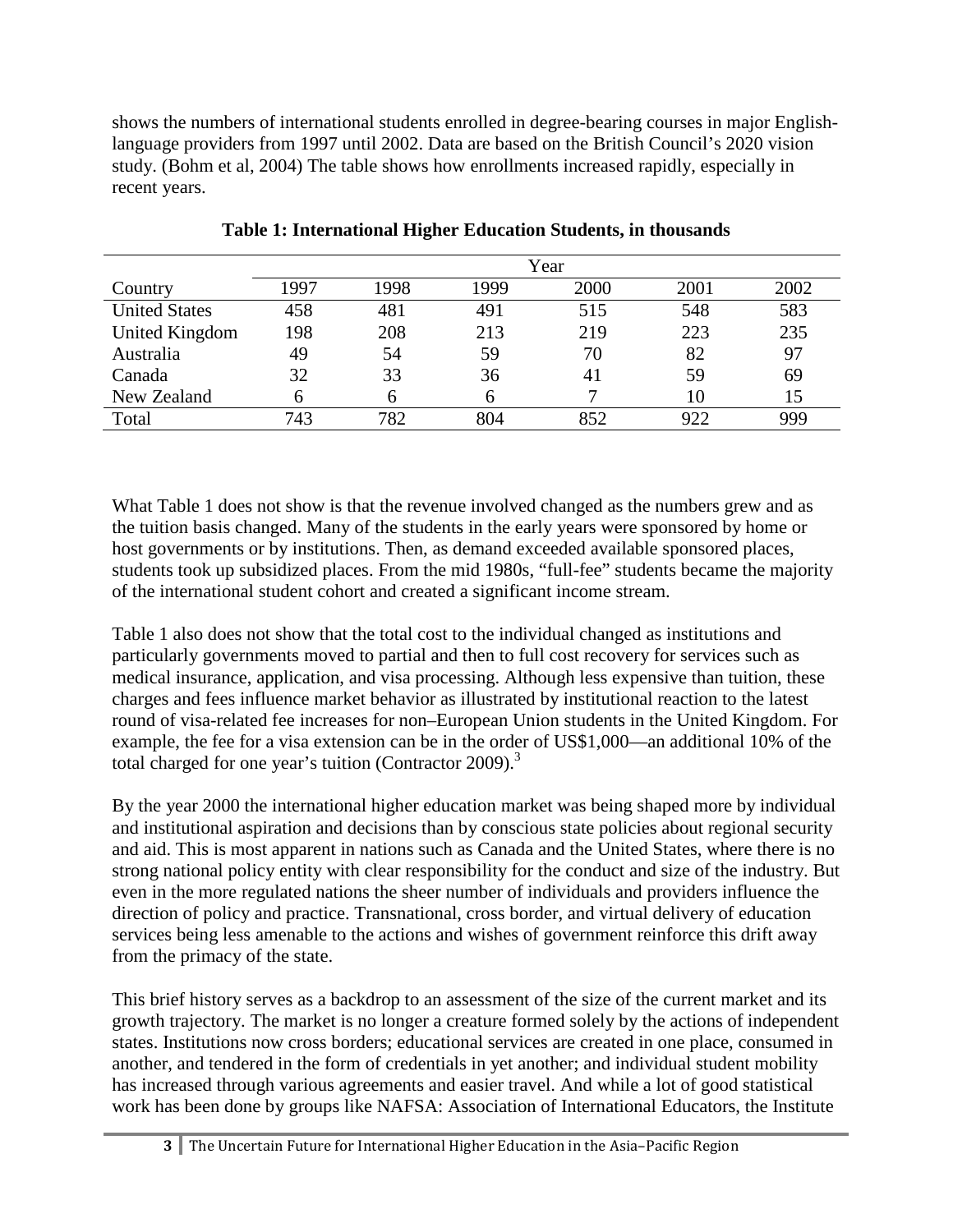of International Education, and Statistics Canada, international higher education is an industry like many other maturing industries where information is imperfect, partial, and asynchronous.

## The Current Size of the Market and the Limits on Forecasts of Demand

The current size of the market in international education services is probably around 2.9 million people, using the Organisation for Economic Co-operation and Development's (OECD's) *Education at a Glance 2008* (which contains data for 2006). *Education at a Glance 2008* uses three different definitions of 'international student', reflecting differences in country practice. Some use citizenship, some use location of previous level of education, and some use country of residence (see OECD *Education at a Glance 2008*, notes on Table c3.2). The numbers are based on enrollments in tertiary courses, not all of which will be degree bearing and which will vary in length. This is one reason why the numbers for the year 2000 in the OECD's data differ from those in Table 1 above. Getting consistent comparable numbers in this field is challenging. Even in Table 2 there are some inconsistencies: some countries exclude private institutions and for three countries—the United States, Canada, and Japan—there are no data on field of study for more than 10% of the students.

|                 | <b>Nation</b>    |        |       |       |                              |                          |                                |  |  |  |
|-----------------|------------------|--------|-------|-------|------------------------------|--------------------------|--------------------------------|--|--|--|
|                 | <b>Australia</b> | Canada | Japan | Korea | <b>New</b><br><b>Zealand</b> | <b>United</b><br>Kingdom | <b>United</b><br><b>States</b> |  |  |  |
| 2006, no.       | 185              | 145    | 130   | 22    | 68                           | 330                      | 585                            |  |  |  |
| Market share, % | 6.2              | 5.1    | 4.4   | 0.8   | 2.3                          | 11.3                     | 20.0                           |  |  |  |
| 2000, no.       | 106              | 94     | 67    | 3     | 8                            | 223                      | 475                            |  |  |  |
| Market share, % | 5.6              | 5.0    | 3.5   | 0.2   | 0.4                          | 11.8                     | 25.1                           |  |  |  |

#### **Table 2: International Tertiary Student Enrollments and Market Shares: Selected Countries, 2006 and 2000, in thousands**

The tentative nature of the estimate comes in part from lack of comparable data. Comparability is bedeviled by differences in collection dates, provenance, and coverage of the data underpinning the estimate. Coverage is particularly problematic, as it is primarily focused on students who physically move across borders and thus does not include students in branch campuses or those who get international education by some form of distance education.<sup>4</sup>

These shortcomings also constrain forecasts of the future size of the market. Available forecasts have other limitations. Six recent studies forecasting the global demand for international higher education were all prepared for a specific market—three for Australia (2002, 2005, and 2009), one for the United Kingdom (2007), one for Germany (2008), and one for Malaysia (2008).

The client-specific focus of these studies limits their generalization. Part of the reason is that most of the forecasting work has been done by or for entities with a direct interest in the applicable domestic market rather than in the global market. In the Australian studies, much of the forecasting was done by IDP, an umbrella industry group largely owned by the major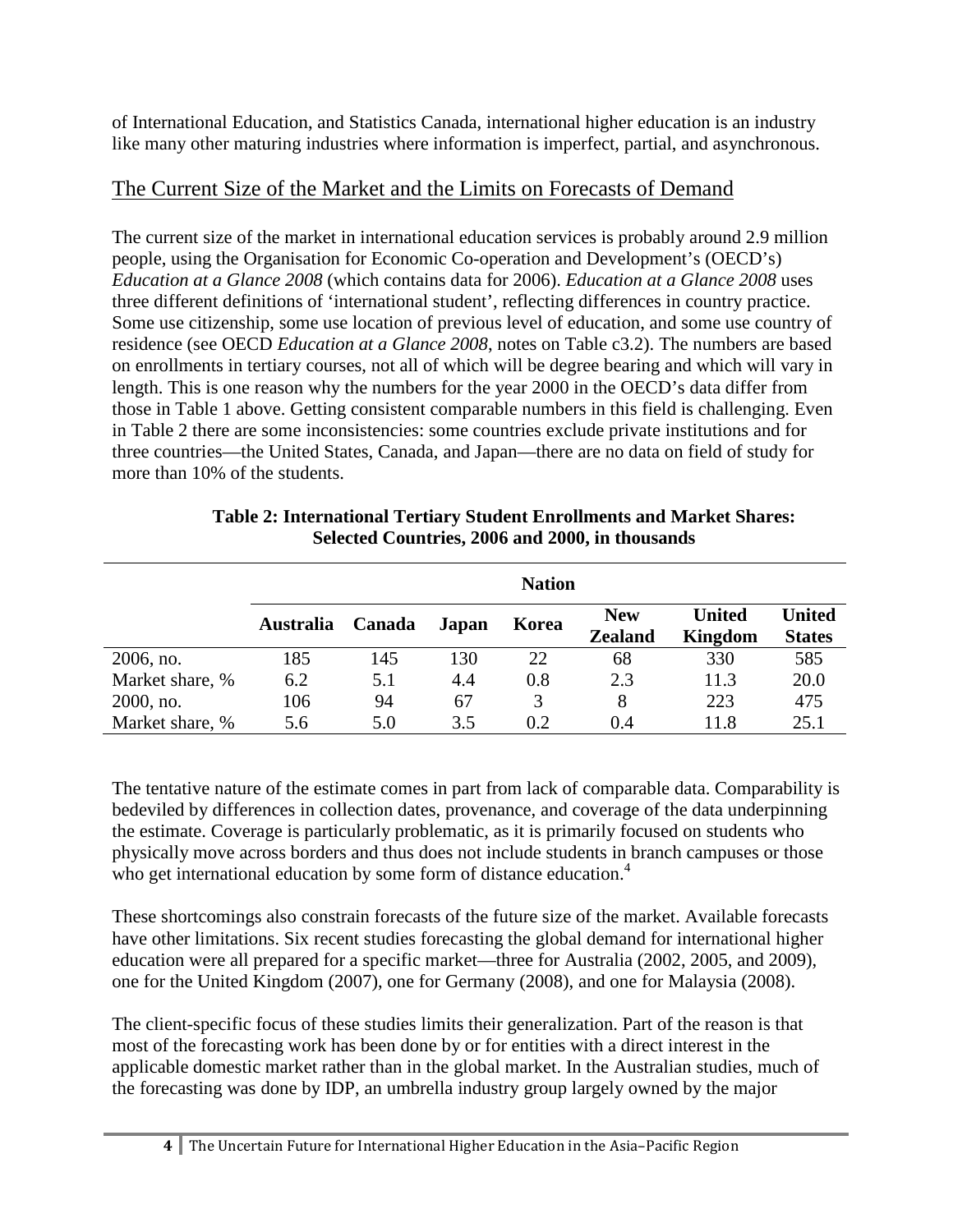providers of international education in Australia. Consequently, the forecasts focus on the shape and scope of the local market—its price points, products, and suppliers. The studies are less concerned with trends in the global market or the actions of competitors.

Another limitation of international education data is the differences across nations in length of provision, price, visa issuance, health requirements, right-to-work guidelines, and language of instruction. These are more than brand characteristics—they complicate the task of estimating demand and limit the reliability of estimates created by aggregating across different markets. To simplify this task, the Anglophone providers are often lumped together.

In short, cross-nation estimates of the current and future size of the international education market are limited because of differences in time of data collection, institutional coverage, and barriers to entry. So why worry? Simply because there is a lot of money and time at stake.

The value of the global postsecondary education market was estimated by the OECD at US\$30 billion in 2004, and the international postsecondary education student population has continued to grow. At a national level these numbers are significant. Access Economics, a reputable econometric forecaster, estimates that Australia's international education industry generated over 125,000 jobs in 2007–08, and through tuition, living costs, and indirect income generated by students and their families, contributed A\$26.7 billion to the national economy in that same period.<sup>5</sup> This made education the third biggest export after coal and iron ore. (Slattery 2009) In New Zealand the industry is estimated to be worth NZ\$2.36 billion and supports 32,000 full-time jobs, making it a larger portion of the country's gross domestic product (GDP) than the industry is for Australia. (New Zealand Visa Bureau 2009) Given the dollar amounts involved, it is worth spending some time to try and assess the future of the market to inform state, industry, and institutional decisions.

# But Just How Big Will the Market Be?

For many years the accepted wisdom was that the global market would grow from around 100 million in the year 2000 to around 250 million in 2025. Of these, the international students those studying outside their home nations for a sustained period—would increase from around 2 million to nearly 7 million. This assumed annual growth rates of 6%, with bigger rates of growth in China and India. Both forecasts assumed an increase in secondary school participation and completion, higher education participation, and per capita income. These are fairly gross assumptions.

## The Recession and the Growth of the Middle Class

There is a healthy debate about the impact of a recession on demand for higher education. The conventional view is that education is "counter cyclical"—demand goes up when the economy goes down. The absence of jobs makes education a safer place; possession of additional skills make individuals more attractive when they do enter the labor force and seek to differentiate themselves from competitors on the basis of qualifications. This usually holds for domestic consumption but does it hold for the relatively more costly forms of international education? At this stage the data for enrollments in Australia and New Zealand for the academic year just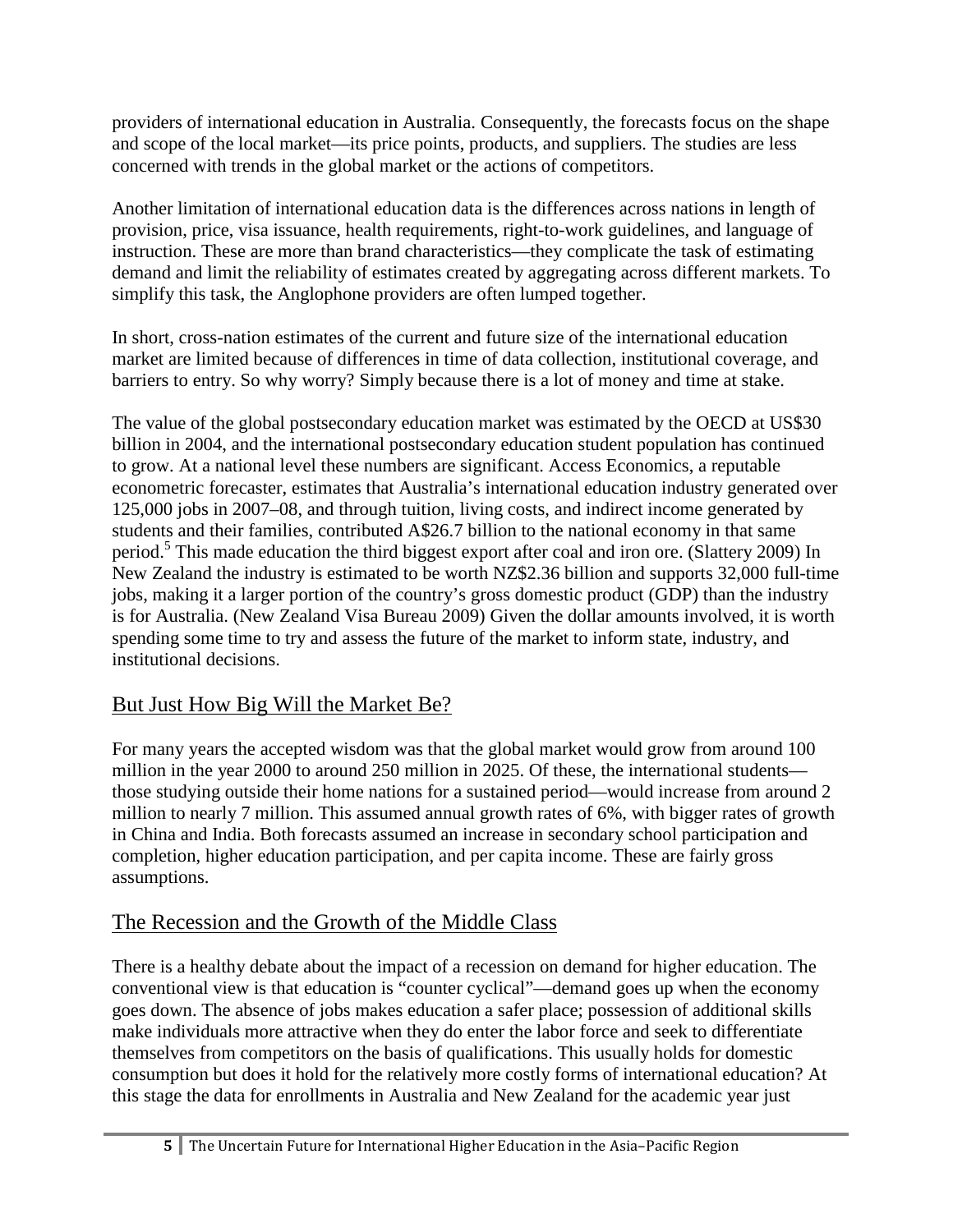begun are holding firm or showing an increase, and graduate applications for the United States are up slightly. Realistically, any impact of the recession is likely to be delayed for a few years as many people will have already made their decisions and financial plans for the 2009–10 round of applications and admissions.

Arguably, the factors that are driving the growth of the global middle class—the parents of the consumers of higher education—are likely to persist or at least only be dampened by the recession. Of course there is a healthy debate about how to estimate the growth of the middle class. But all predictions work off the premise that the middle class has grown significantly from 1990 to 2005, and all predictions call for further growth in the next 15 years. Even if that growth only results in 10–15% of the global population being "middle class," the numerical size of the group is large and it will be concentrated in China and India. In the first years of the recession Chinese households continued high levels of saving (Zoellick and Lin 2009), and the 2009 economic growth estimates for India  $(5.1\%)$  and China  $(6.7\%)$  are better than many expected.<sup>6</sup> (International Monetary Fund 2009) Both the savings rates and the growth estimates suggest continued demand for higher education from these two large markets and the Chinese Ministry of Education expects growth to continue, exceeding the 180,000 students who went overseas in 2008. (Ministry of Education 2008)

At the level of the middle class household the logic goes that as annual income increases, family size decreases (reinforced by the one child policy in the case of China), savings grow, and most importantly, so does aspiration.<sup>7</sup> Combined, these factors encourage high school completion and participation in higher education. One estimate is that as annual household income passes US\$15,000, overseas education becomes affordable. (Economist Intelligence Unit 2008) At the labor market level, increased domestic wealth increases the demand for skill and increases the value of skill, thereby signaling greater returns from students who gain an international education.

Even if we take only half of the projected percentage growth in the middle class, from 6% of the global population in 2005 to 15% in 2030 (Milanovic and Yitzhaki 2002) it still generates an additional 400 million middle class people in some 100 million households. This still effectively doubles the number of middle class households with children—many of whom will seek higher education. When we discount this for students served by domestic institutions, which are growing in number and quality, it still leaves a large source of potential international students.

The global middle class population of 400 million in 2005 generated about 2.9 million international tertiary education students. Another 400 million should provide roughly the same number—a total of 5.8 million, the mid-point of most industry estimates. But the new population will not be identical to its predecessors.<sup>8</sup>

Growth in, or even maintenance of, the current level of demand is not just a product of capacity to pay. It is subject to other factors. Most notable will be the proportion of demand that is catered for by domestic provision. One analysis (Mazzarol and Soutar 2002) argues that economic and social factors "push" individuals to study overseas and that the choice of destination is influenced by "pull" factors like information, reputation, and price. In this model of student choice, home governments can act to increase supply and lift quality to depress demand. We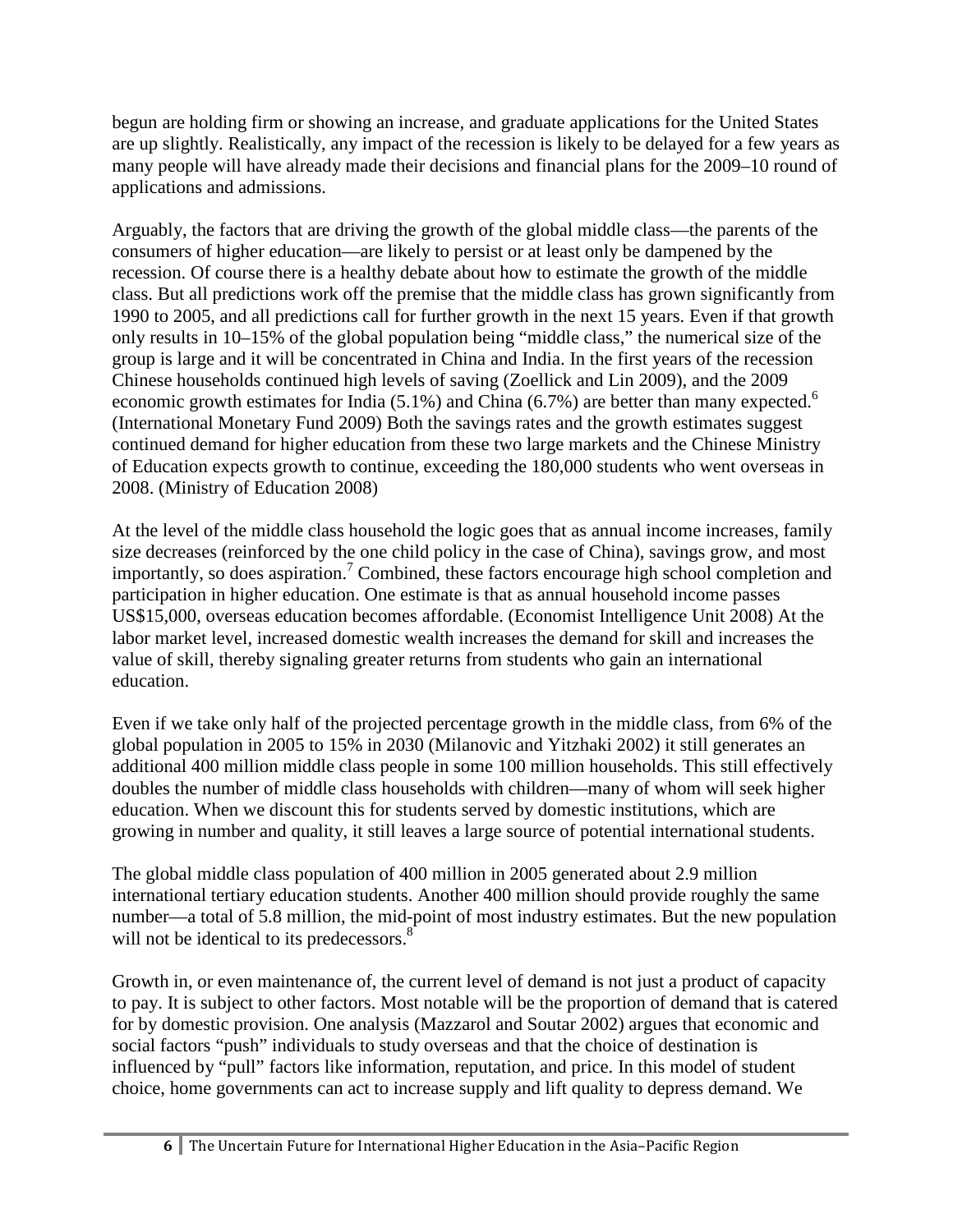have already seen the rapid growth of domestic higher education in China with age cohort participation rates going from around 10% in 1998 to 20% in 2005. This is happening at a time when China's population is beginning to age rapidly, with the number of 17 to 19 year olds peaking in 2007. (Economist Intelligence Unit 2008)

For the last 15 years China has targeted national funds to lift the quality of a small number of higher education institutions with the specific aim of "founding world class universities" (Lixu 2004) that can compete with the world's best. (Mok 2007) But attempts to improve local institutions are not confined to China. For example, Malaysia is working systematically to enhance its "capacity to build world class universities" and setting ambitious enrollment targets for 2010 by diversifying funding for public universities and providing incentives for more private sector growth. (World Bank 2007) The fruit of this effort will be places that absorb domestic demand at the undergraduate level by offering local alternatives of high status and lower cost. The attractions of price and accessibility may be reinforced if governments divert financial aid and approvals for travel to postgraduate students, but government aid reaches only 10% of Chinese overseas students. The rest are "self-funded." (Ministry of Education 2008)

We should not overlook the supply side. Will the five big provider nations be able to respond? Demographic trends in the United States show that the college-age cohort peaked in 2009 but we have also heard recent presidential exhortations to increase postsecondary participation. Similarly, the Australian government has set a new target for university participation rates—40% of all 25 to 34 year olds are to have a higher education qualification by 2025. The United Kingdom has a target of 50% of those up to age 30 by the year 2010, from the current base of 43%. (Gillard 2009) Japan and Taiwan have declining enrollments and excess capacity but are not traditionally large providers. In addition, Australia and New Zealand have relatively small university systems with only so much institutional room for expansion. So we are in for an interesting time as supply and demand fluctuates. The U.S. less-regulated industry and its scale will give it a comparative advantage, ameliorated a little by the diffusion of responsibility for marketing, brand protection, and the like.

We cannot expect other nations and institutions to stand still. While the actions of institutions will be significant shapers of the market we can see impending actions by governments. In April 2009, the European education ministers and 19 ministers from partner nations declared the first ten years of the Bologna Process a success. The "harmonization" of degrees has made it easier for students to study in other nations, helped with ease of credit transfer and the mobility of labor. This has made international higher education easy and desirable for European citizens. To build on those successes, the European nations have launched a second phase of the Erasmus scheme for 2009 to 2013. The aim is to lift cross-border student numbers from 160,000 in 2007 to 3 million in 2012. This goal is backed by a four-fold increase in financial support. (Bochereau 2008)

In the Asia-Pacific the echo of Bologna is to be heard in the push by the ASEAN nations and the East Asian Summit—the latter including India and China—for closer economic integration by 2015. Government officials are exploring education and labor mobility and quality assurance and qualification frameworks as paths to greater cohesion. These of course rely on intergovernmental agreements and good will, both of which can be elusive.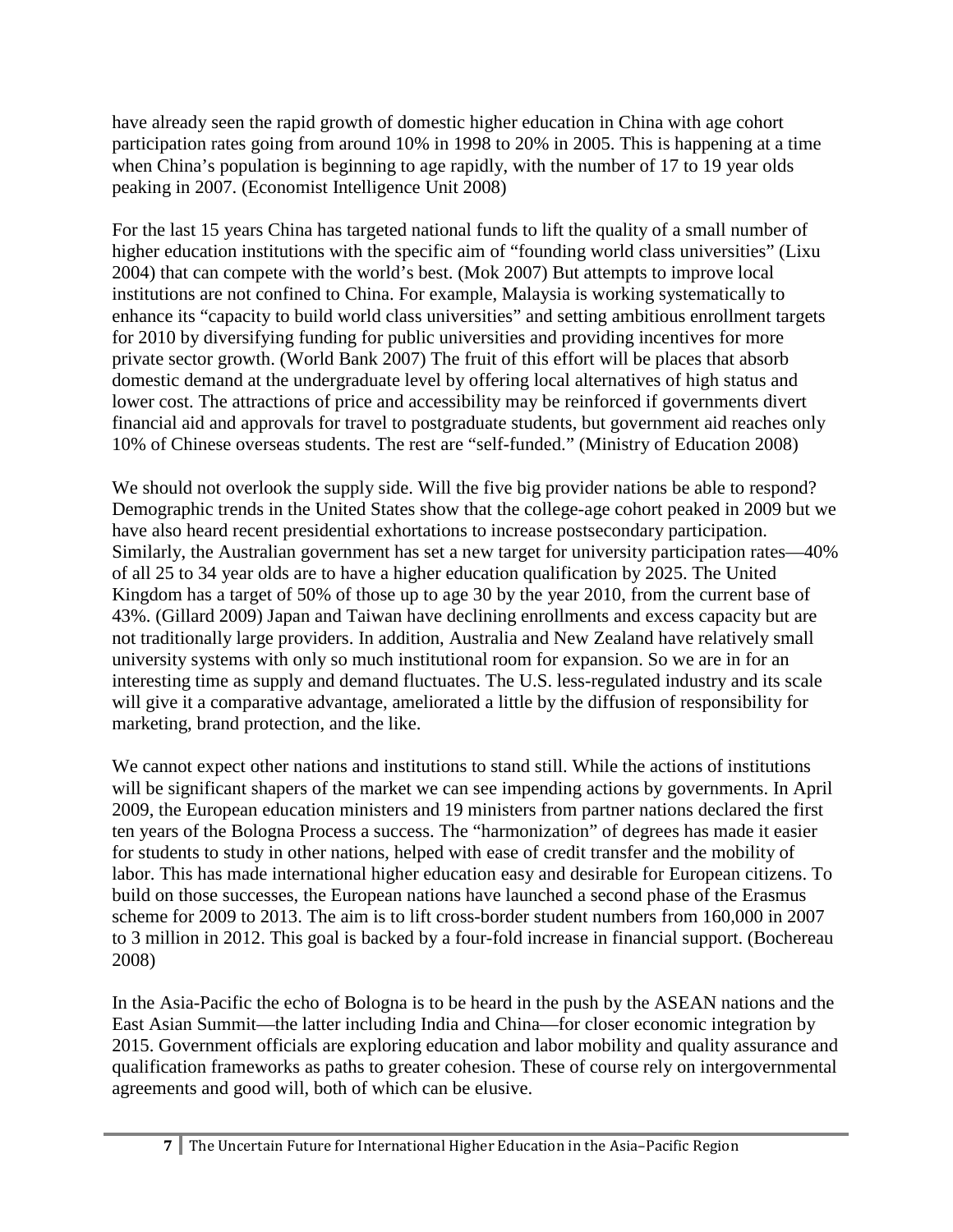The other area where we can see government action is Free Trade Agreements. Australia for example has either negotiated or is considering agreements with all its major suppliers of international students. New Zealand and Japan are following a similar pattern. (Personal e-mail communication from McKenzie April 2009) 4

Overall we can expect rates of growth to slow but total demand to continue to grow for another five years, at which point basic demographic trends will see demand fall.

Whatever the future size of the market, we can expect changes in its composition and characteristics. The dominant feature of the last 20 years has been growth. The number of students has grown, the number of active providers has grown, and so has the range of courses of study. As growth rates slow (i.e., as the market matures) providers will seek to maintain market share and revenue margins. The most likely paths institutions will take are to increase the number of products they offer (diversification) or to target their best sources of clients (segmentation).

## Market Diversification

Institutions have already started to diversify, offering pre-college language courses, pre-graduate school summer programs, and the traditional ladder of pre-college preparation such as language skills, two-year diplomas, three- and four-year degrees, and then masters and vocational degrees, doctoral degrees, and postdoctoral fellowship. This differentiation is already taking place within the U.S. market where graduate students have been greater in number than undergraduates since 2001–02. (See IIE *Open Doors Report*, the November 2008 issue for example.) This shift is particularly stark in the number of doctoral graduates for science and engineering. Students from outside the United States numbered 51% in 2003. (Bound, et. al. 2009)

Another form of diversification is the creation of branch campuses in other nations, effectively franchises of global brand name universities. The leaders of this market are the United Arab Emirates, which aggressively recruited institutions such as New York University to their education cities and tax-free zones, and Qatar, which is home to Cornell Medical School and Carnegie Mellon, among others. (Ross 2008)

Other sectors have developed pre-higher education pathways, secondary schooling, English language programs, and vocational education and training. The Australian industry group IDP predicts combined growth in these sectors to be in the order of 200,000 by 2025, with Asia as the dominant source. (Banks 2007) This may help Australian institutions of higher education retain market share of the undergraduate and graduate programs but there are still supply constraints on the university sector as a whole.

Transnational provision using distance education is an additional form of differentiation. Some nations see it as a way to increase market share without increasing the number of places at domestic institutions. For example, the United Kingdom agencies see education delivered off shore as a sector that will eventually be as large as the cohort of international students in the United Kingdom by 2020. (Bohm et al 2004)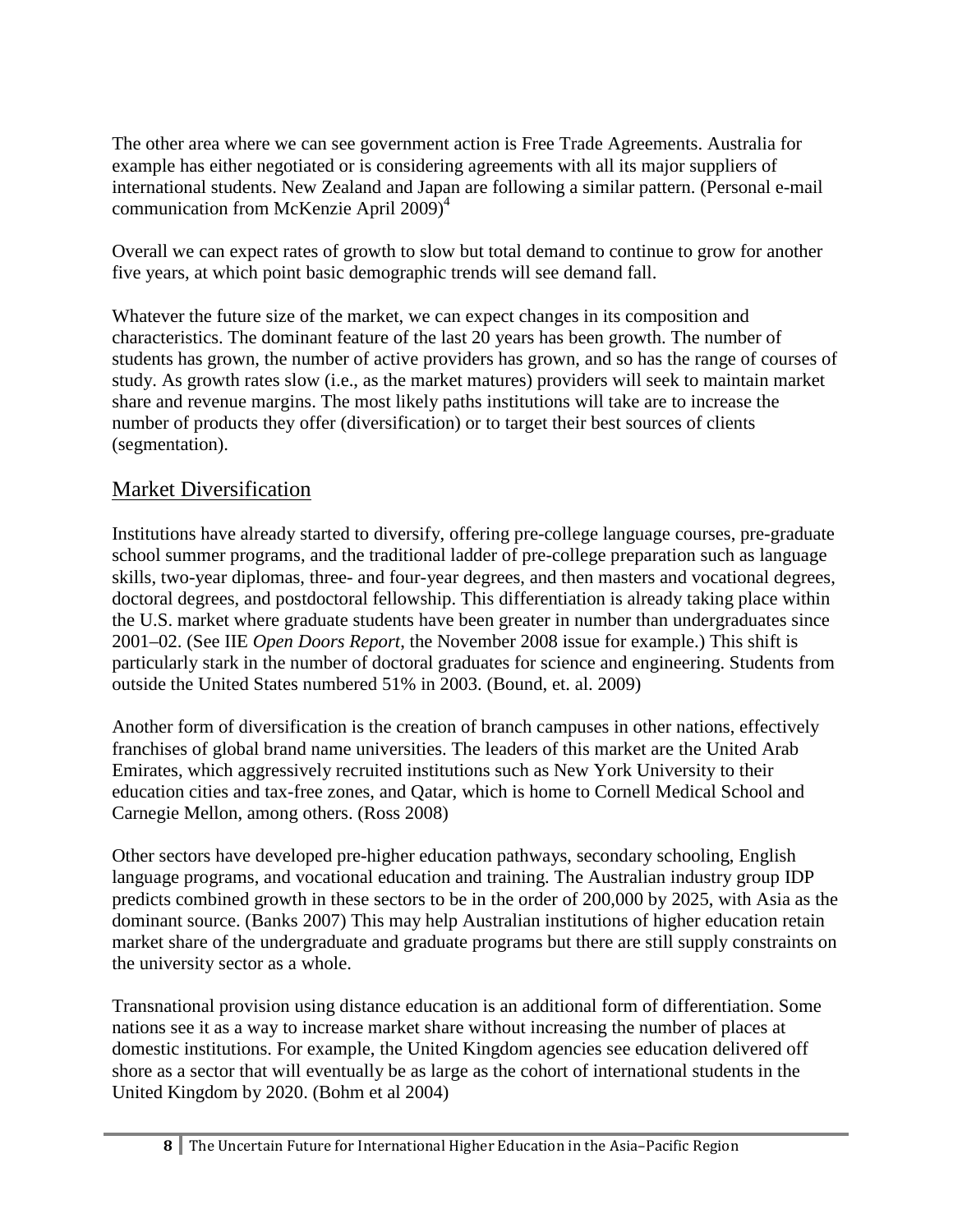There is another form of diversification—the counter-cyclical creation of opportunities for international students by the traditional suppliers. It is an example of export substitution. This varies from attempts by Hong Kong and Singapore to become regional hubs for higher education (Chan and Ng 2008) and Malaysia attracting international students to its private universities (World Bank 2007), to China becoming the fifth largest importer of students in 2008, after a decade of rapid growth. (Hvistendahl 2008) In all four cases and in Taiwan and Japan, this diversification is the product of deliberate purposive action by governments, including regulatory reform, scholarships, and streamlining visa processing.

In mid-2008, the Japanese government announced a plan to boost exchange student enrollments to 300,000 by 2020, from the 2007 base of around 120,000. While this plan is significant, the magnitude of the increase is less than the 10-fold increase the government sought and achieved in the 20 years from 1983 to 2003. (Japan SIG 2008)

The plan is comprehensive and, significantly, it was announced jointly by the six Japanese ministries with an interest in the topic, including the powerful industry and infrastructure ministries. The plan's strategies are numerous, ranging from recruiting more English-speaking teachers and providing more courses in English to establishing a network of offshore offices, "one-stop shops" to ease the tasks of recruiting, screening, and processing students. The plan also includes initiatives around housing, post graduation job placement within Japan, more Japanese language classes for foreign students on and off shore, and simplifying immigration, enrollment, and residency paperwork and procedures. There is even a proposal to align the academic year with the rest of the Northern hemisphere. The hallmarks of these strategies are excellence and concentration, with the Ministry of Education focusing on 30 universities to lead the globalization effort. (Ministry of Education, Culture, Sports, Science and Technology (Japan) 2008)

In summary, institutions facing a maturing market and significant demographic shifts have at least five pathways open to them to maintain market share or revenues. The choice will depend on the mission of the institution.

## Segmentation

The other market response is likely to be segmentation: where the providers target the population most likely to purchase the service. This has already started to happen. New Zealand is heavily concentrated in China, which provided 50% of New Zealand's international students in 2006 nearly 10 times more than the next biggest source, the United States. In comparison, China provided around 25% of Australia's international students and around 10% in the United States.

Segmentation encourages providers to create closer relationships with purchasers. Conventionally, the aim is generating repeat business with a "new" product—a second degree, refresher courses, continuing professional education, or mandatory license renewals. In the education industry segmentation encourages institutional partnerships, joint degrees, sandwich programs, and twinning.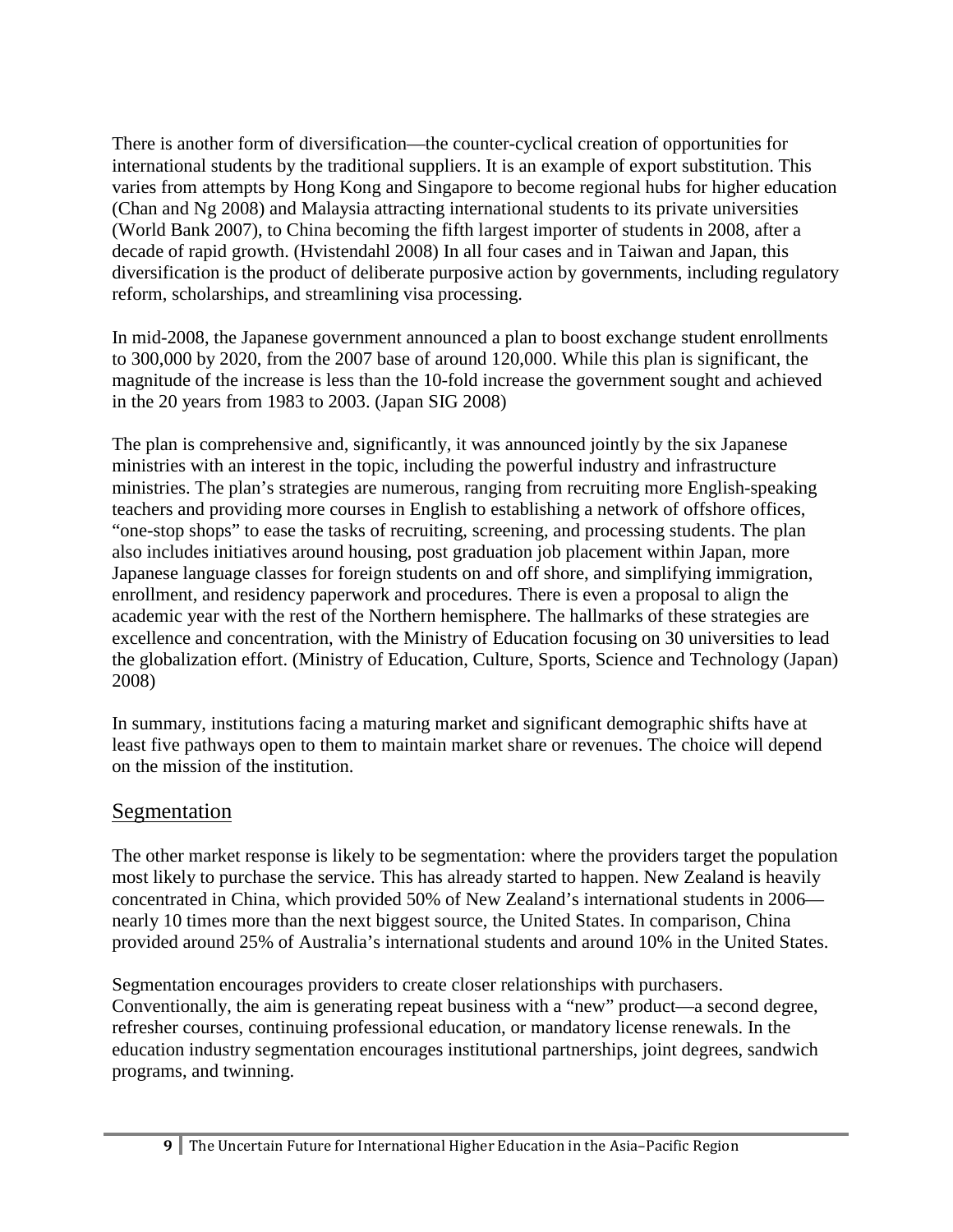Segmentation is inherently risky, especially for small providers. It creates a dependency relationship with the supplier, which can be disrupted by currency volatility like the East Asian financial crisis in the late 1990s or political events like Tiananmen Square. Off-setting the risk are the efficiencies and relatively high returns from concentrating recruitment and marketing in a small number of markets.

## Diversification and Segmentation Make Branding More Significant

Diversification, segmentation, and market maturation make branding more important as a tool to maintain or increase market share. The historic goal of branding has been to identify a person or a location where a product has its origin. (Seisdedos and Mateo 2008) Brands symbolize the good practices or good-quality products of a provider. For the sellers they distinguish their products and foster consumer loyalty (e.g., repeat business, word-of-mouth marketing, or alumni giving). Brands also induce initial purchasing based on ease of identification, reputation, or perceived quality.

There has been a longstanding interaction between place of origin and brand, be it tea from China, cheese from France, information technology from Silicon Valley, or education from Cambridge (United Kingdom or Massachusetts, United States). The location becomes a proxy for quality assurance. But brands need maintenance to stay current. For example, the British Council worked to reposition the brand "Education UK" after it had lost its uniqueness. Other places were claiming high-quality programs, value for money, and cultural diversity. Education UK was losing ground to "dynamic United States" and "accessible, easy-going Australia." The Council's response was to position qualifications from the United Kingdom as relevant to a future career, equipping people to think out of the box and stand on their own two feet.<sup>9</sup>

When we look more closely at the "pull" factors we see that information and reputation are essentially components of a brand. Maintaining and growing market share in a maturing industry requires active brand management. In programmatic terms, that means cultivating alumni networks, increasing attention to word-of-mouth marketing and referrals in student recruitment, making information accessible and attractive, and using symbols that reinforce and enhance reputation, such as academic quality, name brand faculty, and strong alliances and partnerships.<sup>9</sup>

The big providers of international higher education are not the hyper elite universities like Harvard, Kyoto, and Cambridge. The main providers are the next tier. It is the aggregation of large public and some private universities, the land grant universities, the state colleges, and the publicly subsidized national systems that absorb demand. Brand and reputation in this sector are shaped partly by national identity and geography. But the national education brand is also shaped by price, parity, and position. Price is a function of the direct cost of tuition plus the indirect cost of living discounted by the opportunity to earn while studying. Parity is the credibility and transferability of the credential; is it accepted in the home labor market or in other accessible markets? Position is a compound of geographic location and perceived ranking. All three are able to be shaped by institutional action.

In a recession it is a "bad strategy to chase customers too far down the economic ladder;" sellers of luxury goods (like higher education) should avoid price cuts that "create a lower price brand"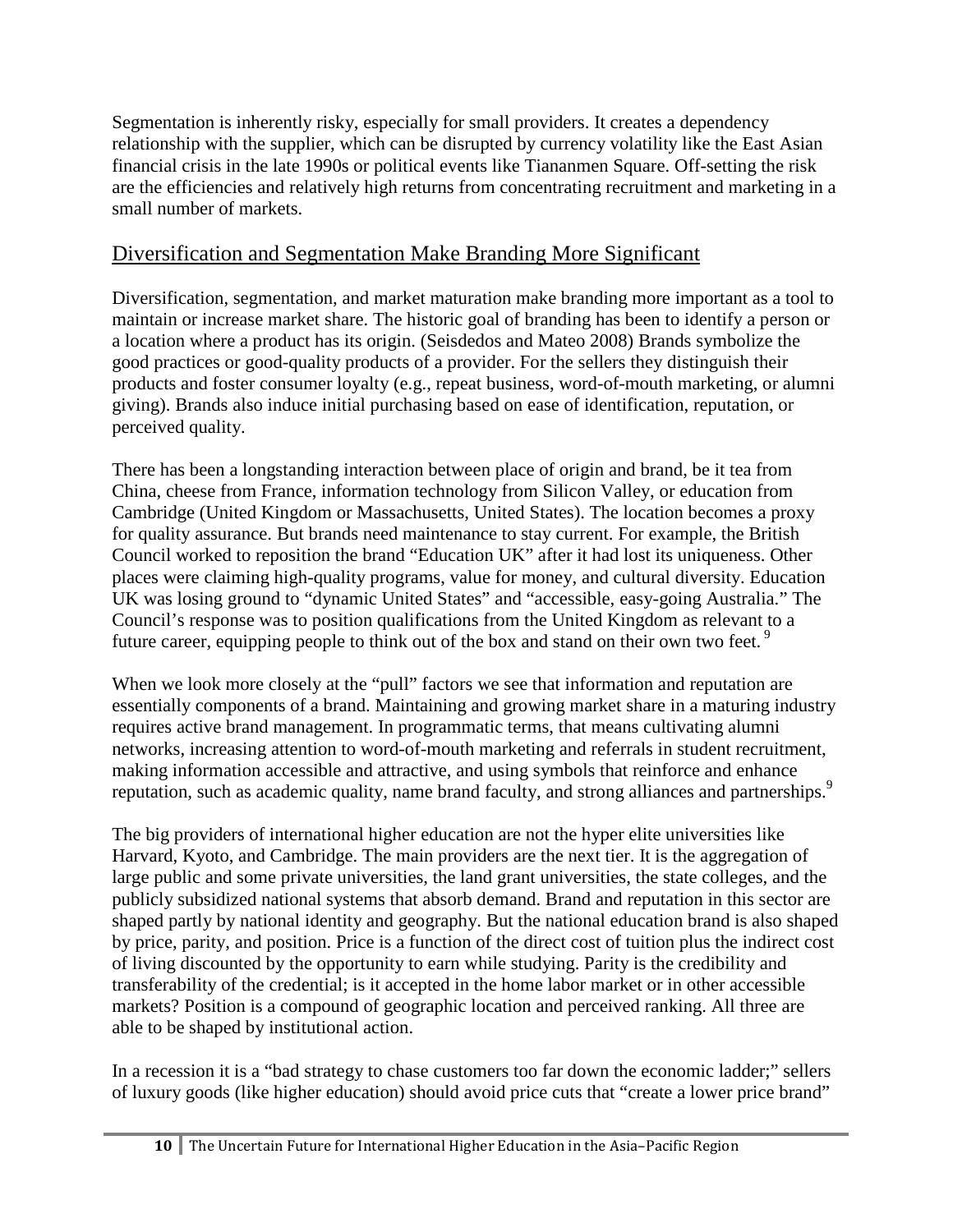(Farrel 2008). Similarly, one should avoid reducing selectivity and lowering admissions standards that may damage one's brand. Instead, look to maintain brand integrity and increase customer service; more personal attention will maximize yield. It means making sure those admission offers turn into enrollments and that those enrollments turn into course completions and active and vocal alumni.

One justification for maintaining a price point is Mazzarol and Soutar's (2002) finding that for students from China, India, and Indonesia, the choice of destination was influenced more by a student's right to work part-time while enrolled in school than by direct cost. But we should note that Mazzarol and Soutar's study uses a simple model and is based on data that are 10 years old. The realities of the current market are much more complex.

## Conclusions and Speculations

The international market for higher education has grown and matured in the last 10 years; it is at least twice the size it was in 1997. It is a complex market. In many economies, like the United States, the actions of institutions are more significant than the actions of governments. Yet in others, especially newer entrants like Malaysia, Japan, and China, government policy frameworks matter.

The rapid rate of growth of the past decade will slow because of the recession, demographic changes, and supply constraints. But demand will still be strong as the number of middle class households in China and India increases.

Increased domestic provision and improved quality will absorb some demand—especially for first degrees—which will push some suppliers into graduate education, a trend already underway.

In pursuit of market share, providers will diversify by increasing the array of education services for sale. Some will take the riskier path of focusing on one or two sources of students.

Whatever path the providers take, brand promotion and protection will be increasingly important and institutions and governments will concentrate on price, parity, and position.

The industry itself should look to better and more comparable data about market trends and the factors influencing student choices. It should pursue a little order in the contrary garden of international higher education.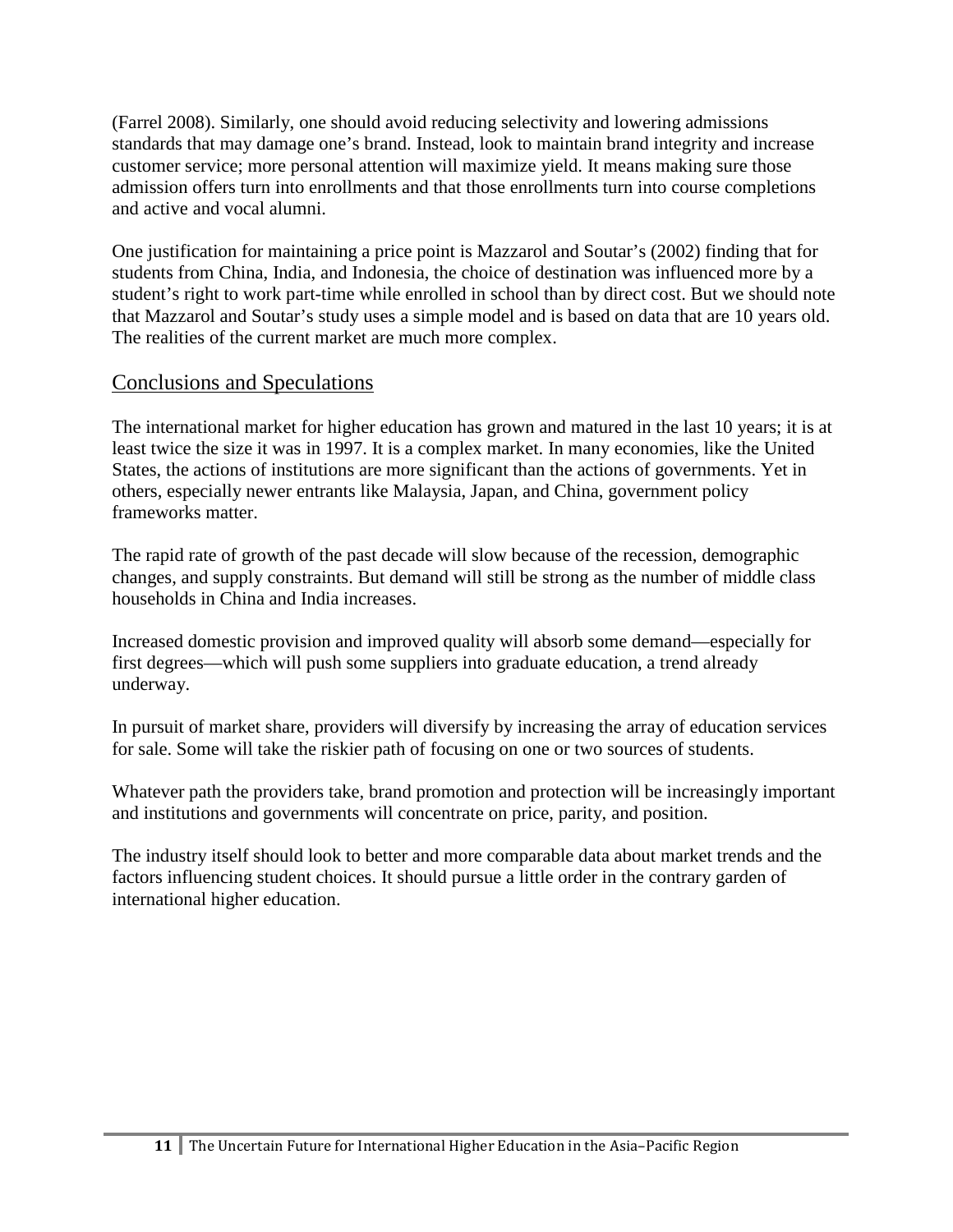## Notes

- 1. Australian universities rely on international student revenues for 15% of annual recurrent funding and international students are 18% of total tertiary enrollments. Only New Zealand (16%), the United Kingdom (14%), and Switzerland (14%) are in the same range among Organisation for Economic Co-operation and Development countries (Australian Bureau of Statistics 2007).
- 2. One of the drivers of demand for international students is skill shortages. In mid-2008 Australia was facing shortages of plumbers, doctors, nurses, and even truck drivers. One response to skill shortages is to increase immigration targets. The current Labor Government announced a 25% increase in the total immigrant intake for 2009, to 190,000 with the biggest proportional increase being in the skilled migration quota. In addition, there is a goal of issuing 100,000 short-term visas for people to fill urgent job vacancies. All of this is on top of students and young people who enter with work rights, estimated at 500,000 in 2007. (*The Economist*, 31 May 2008)
- 3. Provider states can restrain student mobility through the price of paperwork, medical requirements like chest x-rays and HIV screening both as price and health barriers, and by security and wealth requirements. Other constraints come as numerical limits on student and work visas, prohibitions on fields of study, and lack of recognition of prior studies. Robinson (2009) draws attention to a constraint on medical education for international students in Australia—local governments give them low priority for internship opportunities. International students are ranked last after domestic students and immigrant doctors seeking certification. Understandable for those concerned with staffing local hospitals and serving isolated communities, but frustrating for those promoting an industry. Supplier states can also use the price of paper work and security rules to restrict the outward flow of students as well other restrictions like foreign exchange limitations and constraints on family travel.
- 4. Philip McKenzie of the Australian Council for Educational Research (ACER) pointed out the lack of coverage of the three other modes of trade in education services. The Canadian data are from 2004–05, whereas Australia and New Zealand data are from the calendar year 2006 and the United States and United Kingdom data are from the academic year 2005–06. The United Kingdom data are for the 35 biggest source countries and are collected by the British Council, whereas the Canadian data are for all nations and are collected by the national statistics agency. The New Zealand data include full-fee students at institutions that are not necessarily higher education institutions. The United States data probably include around 57,000 people who are no longer students but who are undertaking professional workplace training for up to a year. The data also include 110,000 people who are in non-degree courses. (Again the best sources for this material are the IIE *Open Doors Reports* starting with the most recent year.)
- 5. Getting a reliable fix on the ratio of student expenditure on goods and services to tuition costs is difficult. The Australian Bureau of Statistics (2007) appears to assume that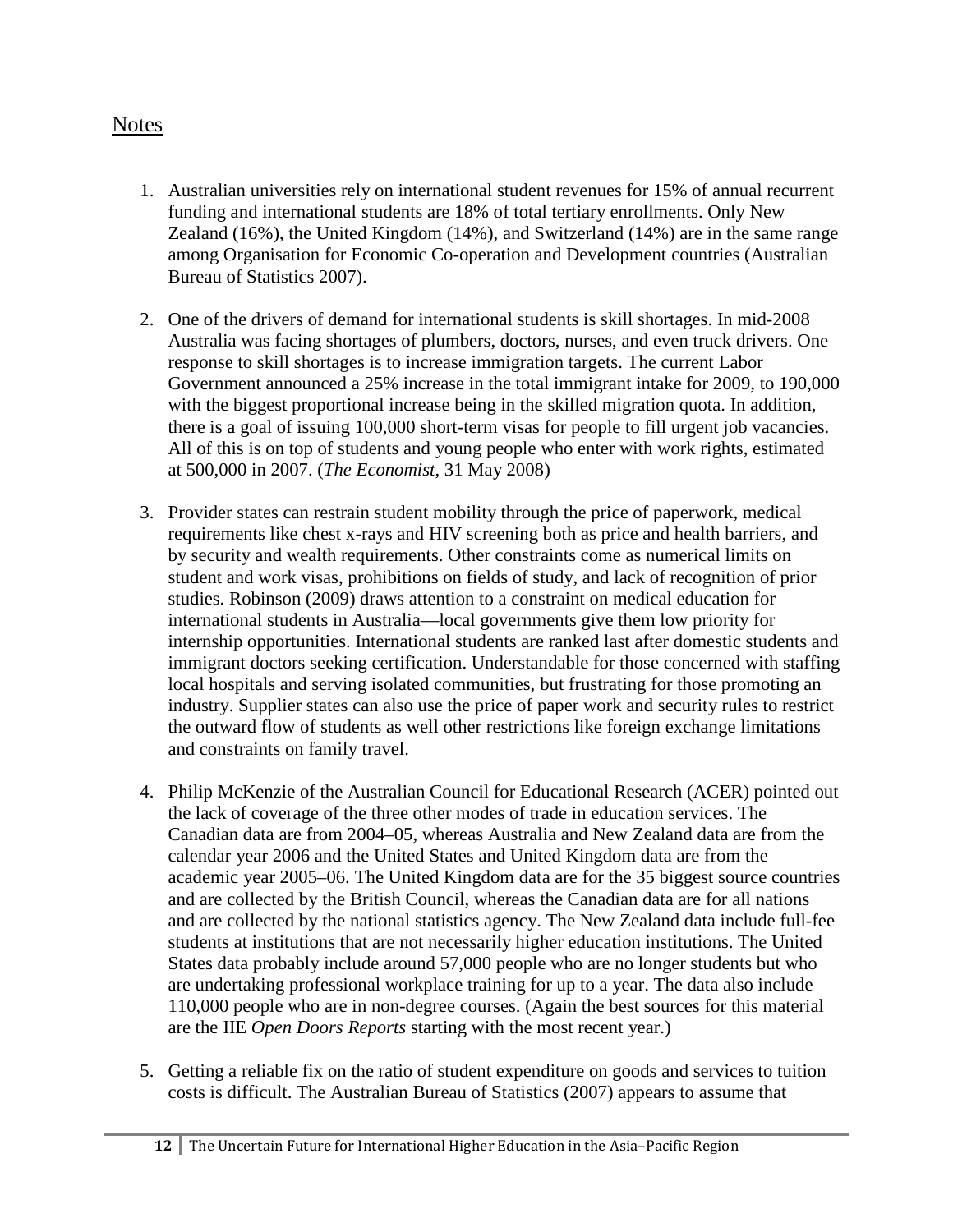students spend 1.5 times their tuition cost on other goods and services. This does not include other indirect additions to the economy from parental visits and local employment.

- 6. The early 2009 International Monetary Fund (IMF) growth projections have global growth back above 3% in 2010, and China at 8% and India at 6.5%.
- 7. Demand for higher education is "highly income elastic"—as countries become wealthier, the proportion of the population seeking higher education will grow faster than the growth in developed economies.
- 8. There have been some interesting changes in gender composition of international students, with females achieving gender parity in some markets by 2005, from a base of 41.8% in 1985 (Australian Bureau of Statistics 2007). National differences persist. Japanese participation in international higher education is 66% female, whereas India has a female participation rate of 20%. Cultural and religious factors probably lie behind these differences, and it will be interesting if they persist as India becomes more affluent. Experience from studies of girls' participation in school education in Indian and Pakistan suggest it will slowly equalize.
- 9. The British Council's work on the brand "Education UK" goes as far as "semiotic analysis… to identify the broad elements of popular culture" to shape the message and communication strategy of the brand. It even has a logo, tone of voice guidelines, and new visual elements. See [www.educationuk.org/brand.](http://www.educationuk.org/brand)

## Acknowledgments

Thanks to Tian Song a graduate student who has since joined the Study Abroad team at Vanderbilt University, for research and helpful discussions; Lynne Anderson, the University of California at San Diego, for reading and improving three drafts; Philip McKenzie, ACER, for pointing out a fundamental gap in the OECD data and making some constructive suggestions; and the students of "Globalization and The University Spring 2009," whose questions and enthusiasm kept me learning.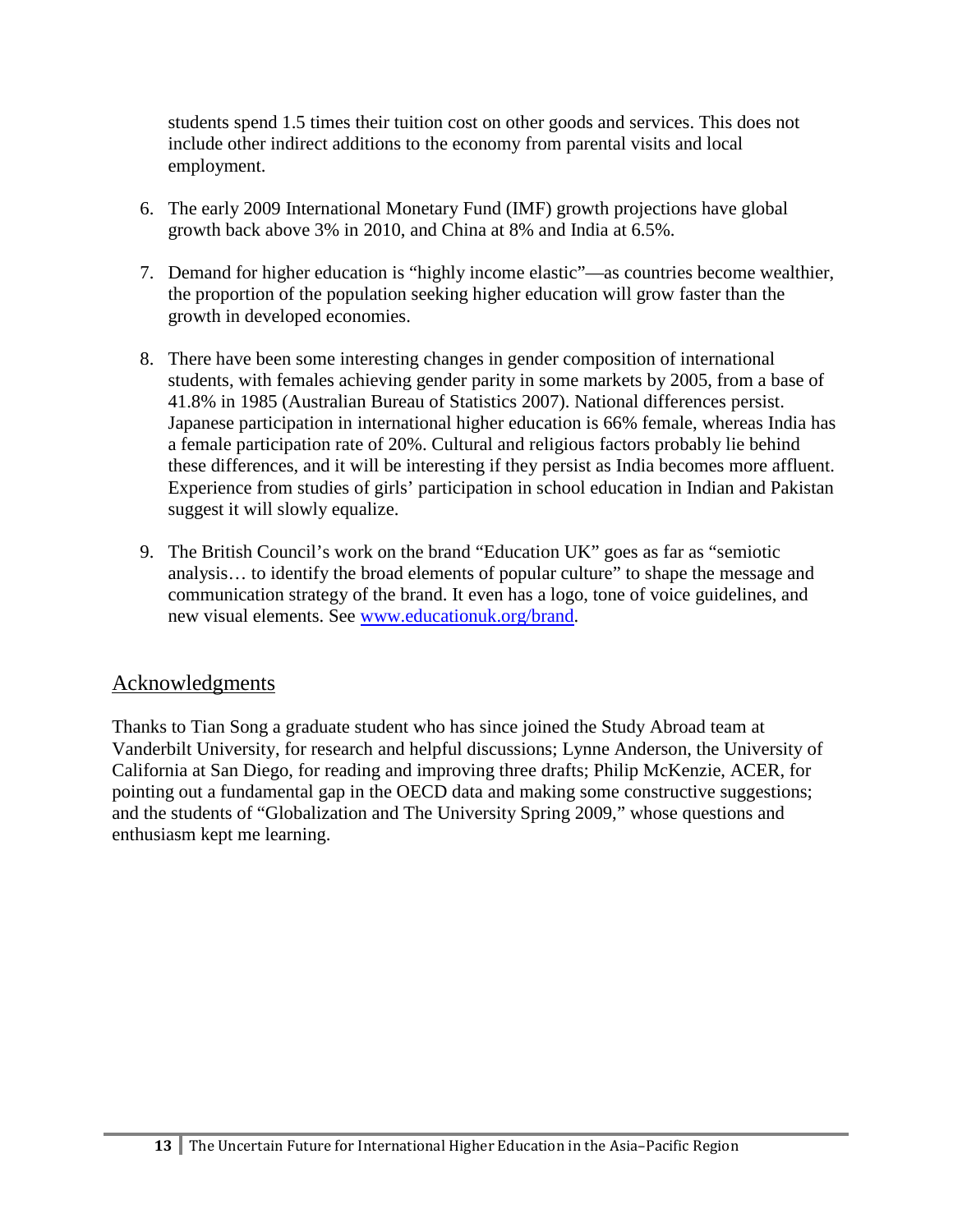# **BIBLIOGRAPHY**

#### *Australia and New Zealand*

Australian Bureau of Statistics. "International Students in Australia." *Australian Social Trends* 4102.0, 2007 [\(http://abs.gov.au/\)](http://abs.gov.au/)

Australian Council for Educational Research (ACER). "Global Economic Crisis May Affect Education Exports." *ACER Newsletter.* 71. 31 October 2008.

Auletta, Alex. "A Retrospective View of the Colombo Plan: Government Policy, Departmental Administration and Overseas Students." *Journal of Higher Education Policy and Management*. 22;1:47-58. May 2000.

Banks, Melissa, et al. "Global Student Mobility: An Australian Perspective Five Years On." Sydney: IDP Education Pty Ltd. October 2007.

Cohen, David. "Disappointment Down Under." *Inside Higher Ed.* 11 July 2008.

Davis, Mark. "Sweeping Reforms to Fix Universities." *The Sydney Morning Herald.* 17 December 2008.

Dessoff, Alan. "International Enrollments Up Down Under." *International Educator Regional Spotlight.* 1-8. 2009.

Evans, Chris. "Budget 2009-2010 Migration Program: the size of the skilled and family program." 12 May 2009. [http://www.minister.immi.gov.au/media/media-releases/2009/ce02](http://www.minister.immi.gov.au/media/media-releases/2009/ce02-budget-09.htm) [budget-09.htm](http://www.minister.immi.gov.au/media/media-releases/2009/ce02-budget-09.htm)

Gillard, Julia. Remarks at the Australian Financial Review Higher Education Conference. 9 March 2009. Available at: [http://www.deewr.gov.au/Ministers/Gillard/Media/Speeches/Pages/Article\\_090310\\_141130.aspx](http://www.deewr.gov.au/Ministers/Gillard/Media/Speeches/Pages/Article_090310_141130.aspx)

"Give Us Your Huddled Masses, Mate." *The Economist.* 31 May 2008.

Harman, Grant. "New Directions in Internationalizing Higher Education: Australia's Development as an Exporter of Education Services." *Higher Education Policy.* 17;1:101-120. March 2004.

IDP Education Australia. "Global Student Mobility 2025: Forecasts of Demand for Pathways to Higher Education." Available at: [http://www.aiec.idp.com/pdf/hewettthu1530\\_p.pdf.](http://www.aiec.idp.com/pdf/hewettthu1530_p.pdf)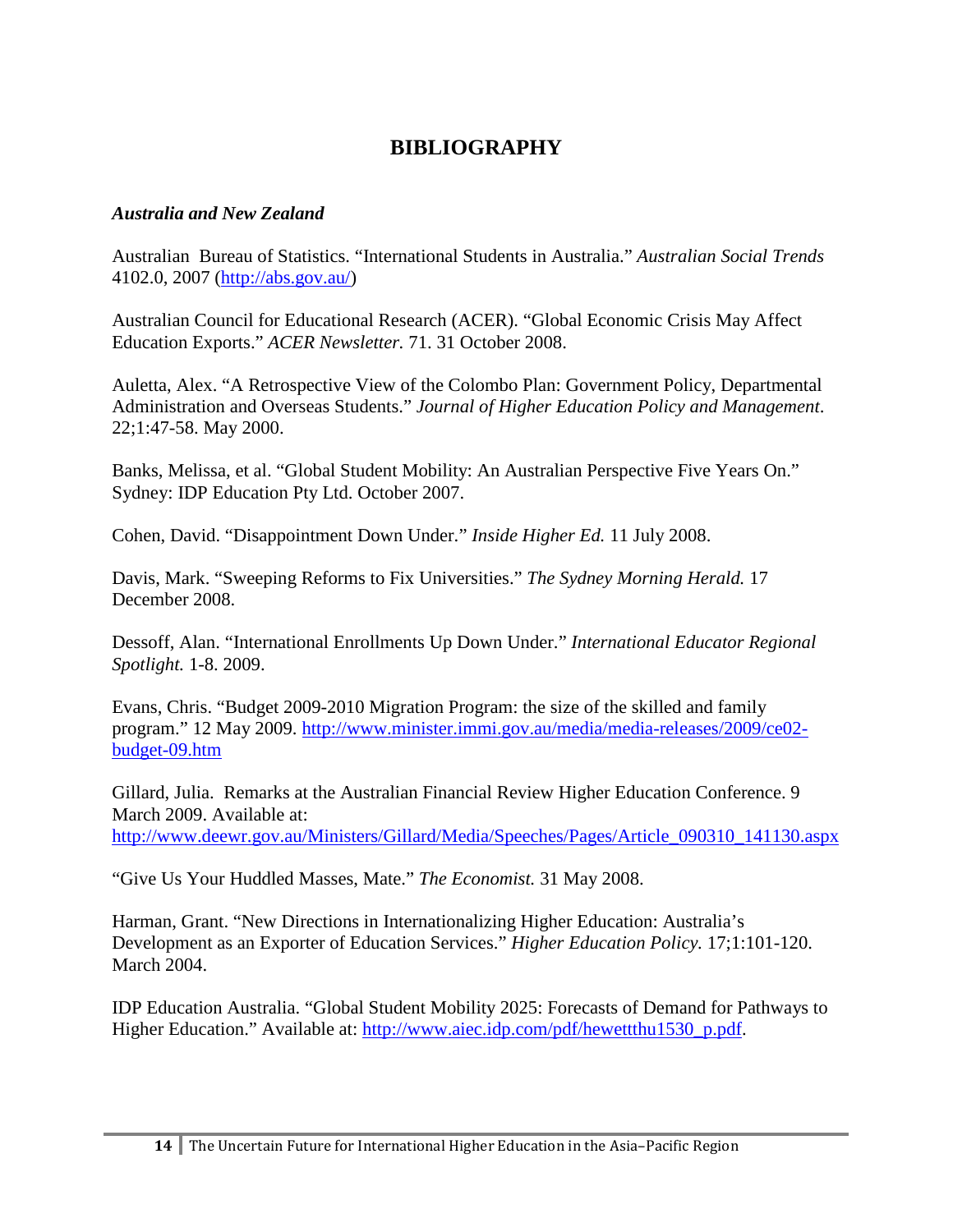Loveland, Elaina. "Curricular Change Down Under—The Melbourne Model." *International Educator.* 18;1:14-16. January/February 2009. Available at: [http://www.nafsa.org/\\_/File/\\_/janfeb09\\_voices.pdf](http://www.nafsa.org/_/File/_/janfeb09_voices.pdf)

Marginson, Simon. "Global Position and Position Taking: The Case of Australia." *Journal of Studies in International Education.* 11;1:5-32. 2007.

New Zealand Visa Bureau. "New Zealand International Student Program Encouraging Emigrating to New Zealand." 15 April 2009. Available at: [http://www.visabureau.com/newzealand/news/15-04-2009/new-zealand-international-student](http://www.visabureau.com/newzealand/news/15-04-2009/new-zealand-international-student-program-encouraging-emigrating-to-new-zealand.aspx)[program-encouraging-emigrating-to-new-zealand.aspx.](http://www.visabureau.com/newzealand/news/15-04-2009/new-zealand-international-student-program-encouraging-emigrating-to-new-zealand.aspx)

Oakman, Daniel. "The Seed of Freedom: Regional Security and the Colombo Plan." *Australian Journal of Politics and History.* 46;1:67-85. March 2000.

Robinson, Bruce. "International Students Help Economy." *The Australian.* 8 April 2009.

Slattery, Luke. "Learning Boom Amid the Economic Gloom." *The Australian.* 1 April 2009.

### *China/Hong Kong*

Bishop, Donald M. Remarks at the American Center for International Exchange. Beijing, China. 26 January 2005. Available at: [http://beijing.usembassy-china.org.cn/012605e.html.](http://beijing.usembassy-china.org.cn/012605e.html)

"China Sends 180,000 Students Overseas in 2008." *People's Daily Online.* 26 March 2009.

"Chinese Students Studying Abroad Exceed 1.39 Million." *People's Daily Online.* 26 March 2009.

Economist Intelligence Unit. "What Does the Future Hold? China Country Report: The Outlook for International Student Mobility*.*" British Council. 2008.

Epstein, David. "The Disappearing Chinese Engineers." *Inside Higher Ed*. 13 June 2006.

"The Future is Another Country." *The Economist.* 43-44. 3 January 2009.

Hartmann, Robert. "Chinese Higher Education Fails the Test." *Asia Times.* 21 December 2006.

Helms, Robin Matross. "Transnational Education in China: Challenges, Critical Issues, and Strategies for Success." *International Higher Education.* Number 53. Fall 2008.

Hulbert, Ann. "Re-education." *The New York Times Magazine*. 1 April 2007.

Hvistendahl, Mara. "China Moves Up to Fifth as Importer of Students." *The Chronicle of Higher Education.* 19 September 2008.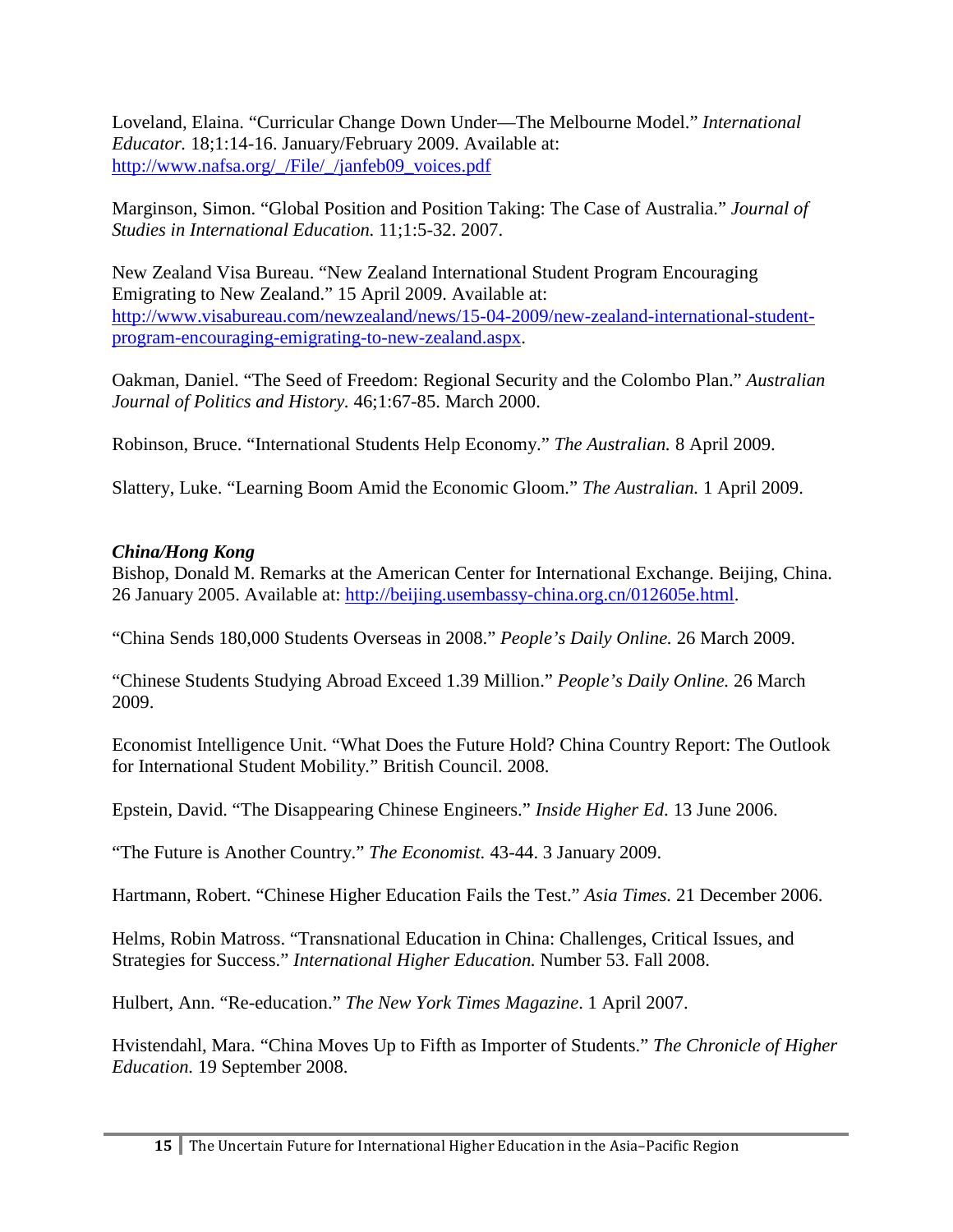Hvistendahl, Mara. "Renewed Attention to Social Sciences in China Leads to New Partnerships With American Universities." *The Chronicle of Higher Education.* 13 February 2009.

Jan, Tracy. "Chinese Aim for the Ivy League." *The Boston Globe.* 4 January 2009.

Lixu, Li. "China's Higher Education Reform Program 1998-2003: A Summary." *Asia Pacific Education Review*. 5;1:14-22. 2004.

Loveland, Elaina. "East Meets West: An Interview with Ambassador Julia Chang Bloch, President of the U.S.-China Education Trust." *International Educator.* 18;2:16-18. March/April 2009. Available at: [http://www.nafsa.org/\\_/File/\\_/marapr09\\_voices.pdf](http://www.nafsa.org/_/File/_/marapr09_voices.pdf)

Lewin, Tamar. "Study Abroad Flourishes, With China a Hot Spot." *The New York Times.* 17 November 2008.

"Market Data Snapshot: People's Republic of China." *Australian Education International.* Australian Government. Number 16. May 2007.

Melvin, Sheila. "China's College Revolution." *Wilson Quarterly.* 30;4:37-44. Autumn 2006.

Ministry of Education. "The Number of Chinese Students Studying Abroad Has Increased for 30 Years," 28 July 2008. [www.mei.moe.edu.cn](http://www.mei.moe.edu.cn/)

Mooney, Paul. "Fast-Rising Tuition in China Limits Poorest Students' Ability to Obtain Higher Education." *The Chronicle of Higher Education.* 53;22:31. 2 February 2007.

Postiglione, Gerard A. "China's Global Bridging: The Transformation of University Mobility Between Hong Kong and the United States." *Journal of Studies in International Education.* 9;5. 2005.

Teehan, Kathleen. "Making Partnerships Work." *IIE Network.* 29-31. Spring 2008.

Xiaoying, Ma, and Abbott, Malcohu. "China's Tertiary Education Expansion." *International Higher Education.* 53. Fall 2008.

Zoellick, Robert B. and Lin, Justin Yifu. "Recovery Rides on The 'G-2'." *The Washington Post.*  A15. 6 March 2009.

## *Europe*

Bone, Drummond. "The Internationalisation of HE: A Ten-Year View." Department for Innovation, Universities and Skills. December 2008. Available at: [http://www.dius.gov.uk/higher\\_education/shape\\_and\\_structure/he\\_debate/](http://www.dius.gov.uk/higher_education/shape_and_structure/he_debate/~/media/publications/I/Internationalisation-Bone) [~/media/publications/I/Internationalisation-Bone.](http://www.dius.gov.uk/higher_education/shape_and_structure/he_debate/~/media/publications/I/Internationalisation-Bone)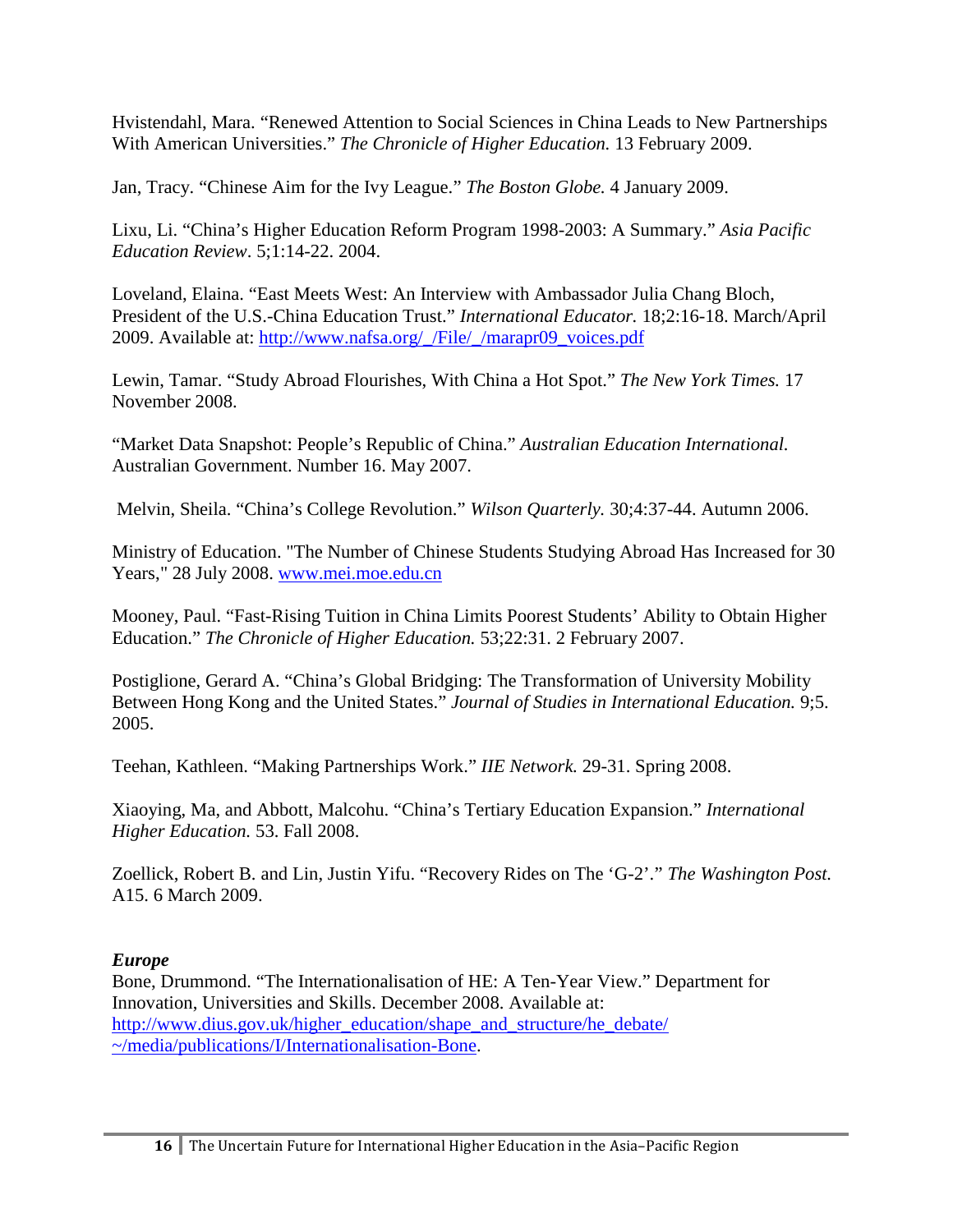Bochereau, Laurent. "European Higher Education Area." Slides from address at the 48th Annual Meeting of the Council of Graduate Schools. Washington, DC. 4 December 2008. Available at: [http://www.cgsnet.org/portals/0/pdf/mtg\\_am08Bochereau.pdf.](http://www.cgsnet.org/portals/0/pdf/mtg_am08Bochereau.pdf)

Bohm, Anthony, et al. "Vision 2020: Forecasting International Student Mobility: A UK Perspective." The British Council. 2004.

Centre for Higher Education Development. *"*Analyzing the Future Market: Target Countries for German HEIs." Working Paper No.107. May 2008.

Contractor, Aban. *"*British Outcry at Visa Fee Rise for Overseas Students." *The Australian.* 18 February 2009.

Gillies, Malcolm. "Anxiety Rife as Competition for Foreign Students Hots Up." Gaudian.co.uk. 23 February 2009. <http://www.guardian.co.uk/education/2009/feb/23/foreign-students>

UK Council for International Student Affairs. "Mobility Matters: Forty Years of International Students, Forty Years of UKCISA." 2008. Available at: [http://www.ukcisa.org.uk/files/pdf/about/mobility\\_matters.pdf.](http://www.ukcisa.org.uk/files/pdf/about/mobility_matters.pdf)

### *Japan*

Huang, Futao. "Internationalization of Higher Education in the Era of Globalization: What Have Been Its Implications in China and Japan?" *Higher Education Management and Policy.* 19;1:47- 61. 2007.

Japan SIG. "A Plan for 300,000 Exchange Students." *NAFSA: Association of International Educators.* September 2008. Available at: <http://www.nafsa.org/resourcelibrary/default.aspx?id=10022>

"Market Data Snapshot: Japan." *Australian Education International*. Australian Government. Number 27. January 2008.

McNeill, David. "Facing Enrollment Crisis, Japanese Universities Fight to Attract Students." *The Chronicle of Higher Education.* 11 July 2008.

McNeill, David. "Still Foreign After All These Years." *The Chronicle of Higher Education.* 16 February 2007.

Ministry of Education, Culture, Sports, Science and Technology (Japan). "A Plan for 300,000 Exchange Students", July 2008. http://www.mext.go.jp/english/news/1283454.htm

Otake, Tomoko. "Foreign Students to Fill the Halls: Japanese Universities Look Abroad in Hopes of Upping the Sagging Enrollments." *The Japan Times.* 28 October 2008.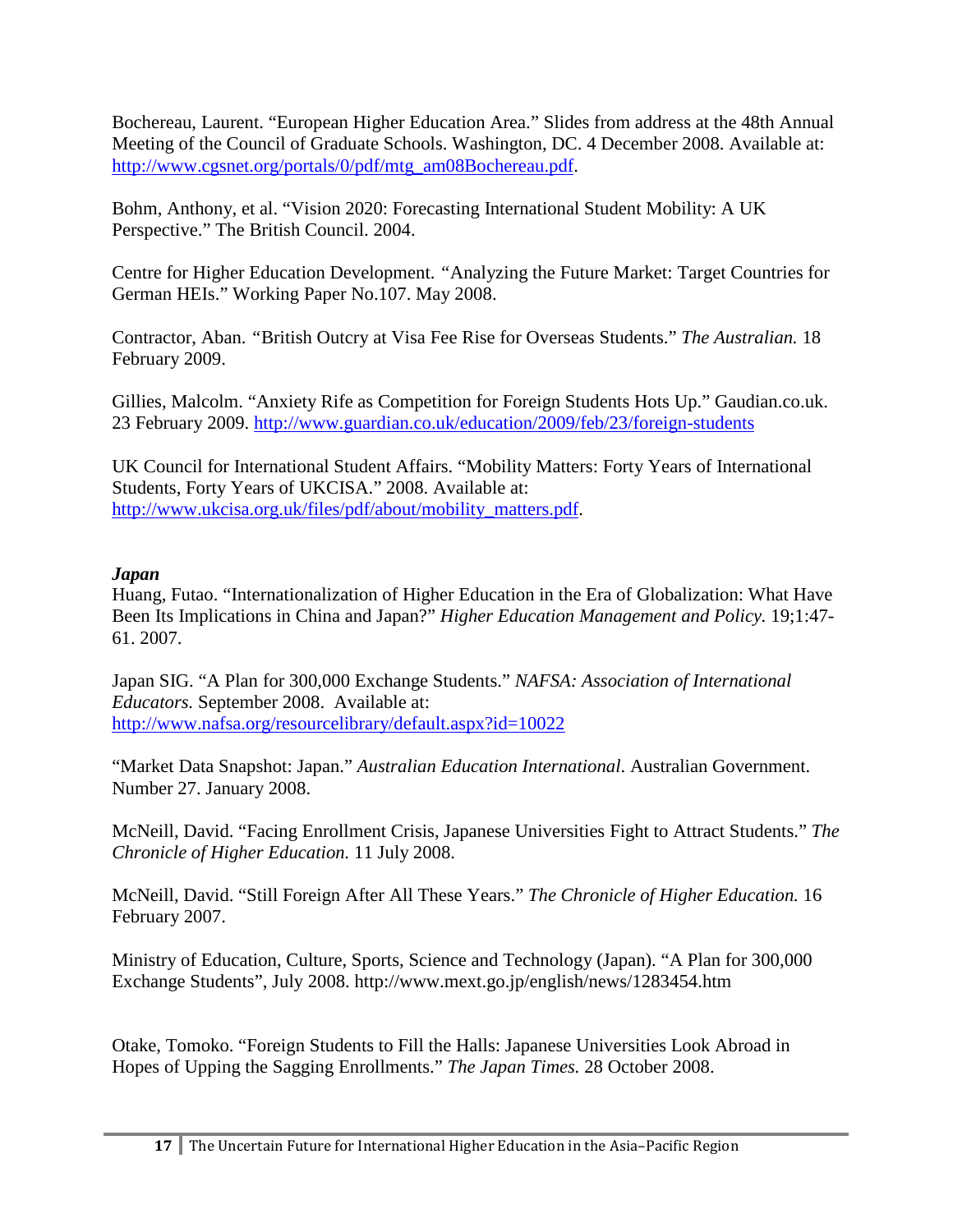#### *Korea*

Fischer, Karin. "American Colleges See Potential in Korean Partnerships." *The Chronicle of Higher Education.* 21 March 2008.

Kim, Sunwoong, and Ju-Ho Lee, "Changing Facets of Korean Higher Education: Market Competition and the Role of the State." *Higher Education.* 52:557-587. 2006.

Lee, Hyun-Chong. "Country Report: Korea." *Korean Council of University Education.*

"Market Data Snapshot: Republic of Korea." *Australian Education International*. Australian Government. Number 25. July 2007.

Neill, David. "South Korea Seeks a New Role as a Higher-Education Hub." *The Chronicle of Higher Education.* 21 March 2008.

McNeill, David. "South Korea Creates Grant Program to Lure Top Foreign Scholars for Its Universities." *The Chronicle of Higher Education.* 10 October 2008.

### *Singapore*

"Market Data Snapshot: Singapore." *Australian Education International*. Australian Government. Number 23. June 2007.

Rubin, Kyna. "Singapore's Push for Foreign Students." *International Educator.* 17;1:56-59. January/February 2008.

### *United States and Canada*

Allen, C. Eugene. "Initiating an International Recruitment Program at a Large Research University." *IIE Network.* 34-35. Spring 2008.

Ballog, Burton. "America's Hot New Export: Higher Education." *The Chronicle of Higher Education.* 17 February 2006.

Bound, John, et al. "Internationalization of US Doctorate Education." NBER Working Paper 14792. National Bureau of Economic Research. March 2009. Available at: [http://www.nber.org/~sewp/BoundTurner\\_022006jbset.pdf.](http://www.nber.org/~sewp/BoundTurner_022006jbset.pdf)

Connell, Christopher. "Georgia Tech's Well-Engineered Engagement with the World." *International Educator.* 16;6:38-46. November/December 2007.

Council of Graduate Schools. "Findings from the 2009 CGS International Admissions Survey, Phase I: Applications." April 2009. [http://www.cgsnet.org/portals/0/pdf/R\\_IntlApps09\\_I.pdf](http://www.cgsnet.org/portals/0/pdf/R_IntlApps09_I.pdf)

De Luca, Marisa. "'Agent'—A Dirty Word?" *IIE Network.* 36-38. Spring 2008.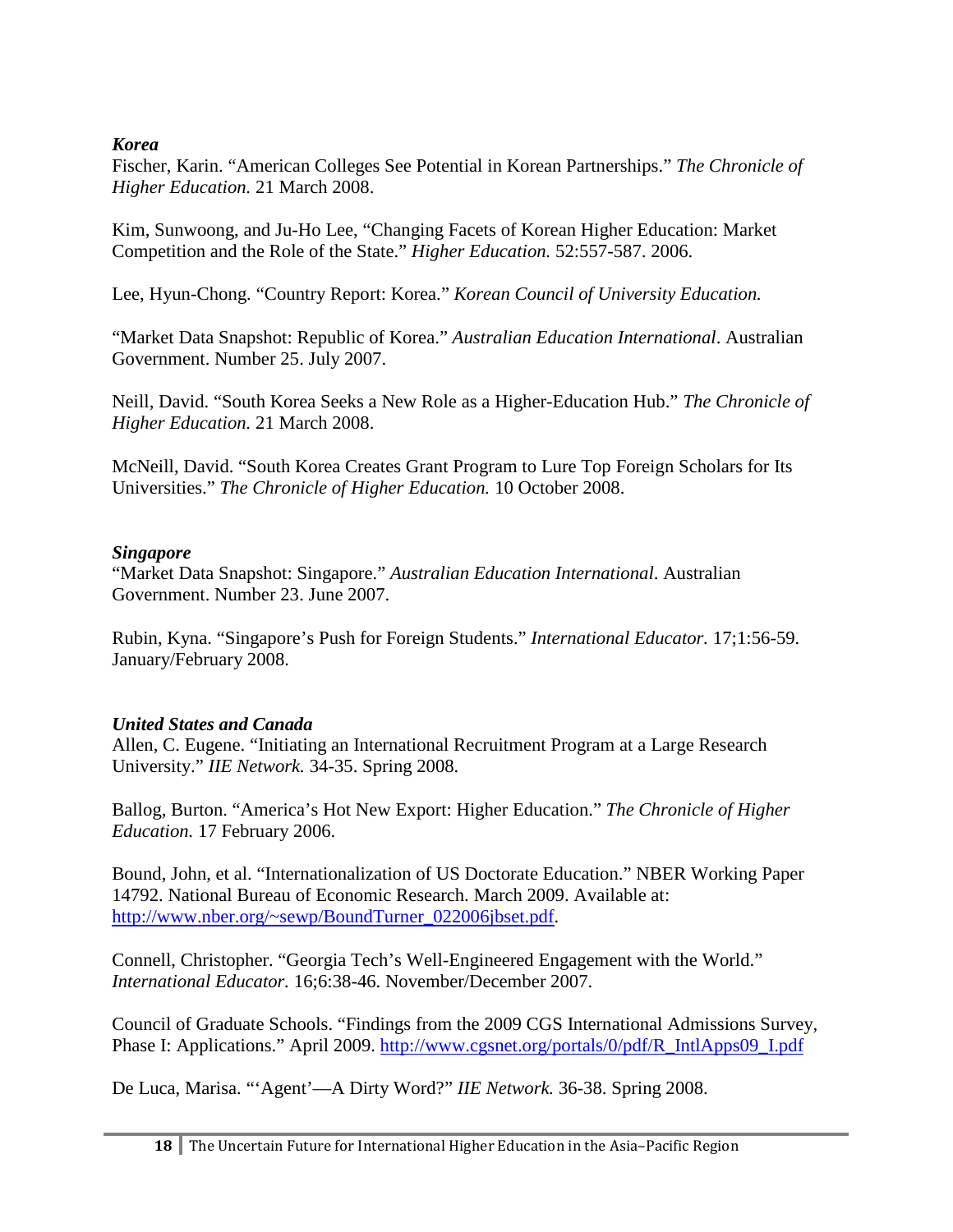Dessoff, Alan. "Who's Not Going Abroad?" *International Educator* XV, 2:20-27. 2006. [http://www.nafsa.org/\\_/File/\\_/alandesssoffarticle.pdf](http://www.nafsa.org/_/File/_/alandesssoffarticle.pdf)

Fischer, Karin. "For American Students, Study-Abroad Numbers Continue to Climb, but Financial Obstacles Loom." *The Chronicle of Higher Education.* 17 November 2008.

Fischer, Karen. "Study-Abroad Directors Adjust Programs in Response to Economic Stress." 13 March 2009.

Forum on Education Abroad. "Standards of Good Practice for Short-Term Education Abroad Programs." January 2009. Available at: [http://www.forumea.org/standards-index.cfm.](http://www.forumea.org/standards-index.cfm)

Forum on Education Abroad. "State of the Field Survey 2008." Available at: [http://www.forumea.org/research-data.cfm.](http://www.forumea.org/research-data.cfm)

"Market Data Snapshot: United States of America." *Australian Education International.* Australian Government. Number 14. May 2007.

McMurtrie, Beth. "Foreign Students Pour Back into the U.S." *The Chronicle of Higher Education.* 21 November 2008.

Pandiyan, Gautham. "The Argument Left Unsaid About Foreign Students." *Inside Higher Ed*. 14 March 2008.

Taylor, Leslie Ciarula. "Focus on Foreign Students." 21 February 2009. www.thestar.com

### *Other Asian Nations and Pan-Asia*

Chan, David, and Ng, Pak Tee. "Similar Agendas, Diverse Strategies: The Quest for a Regional Hub of Higher Education in Hong Kong and Singapore." *Higher Education Policy*. 21;4:487- 503. 2008.

Cohen, David. "Returning to Singapore." *Inside Higher Ed*. 14 February 2008.

Dunrong, Bie. "Shifting Demographics in Higher Education in Asia." *International Higher Education*. 47. Spring 2007.

Economist Intelligence Unit, "What Does the Future Hold." China Country Report, 2008.

Hvistendahl, Mara. "Presidents of Asian Universities Call for More International Partnerships." *The Chronicle of Higher Education.* 17 April 2009.

Mok, Ka Ho. "Questing for Internationalization in Asia: Critical Reflections." *Journal of Studies in International Education.* 11;3/4:433-454. 2007.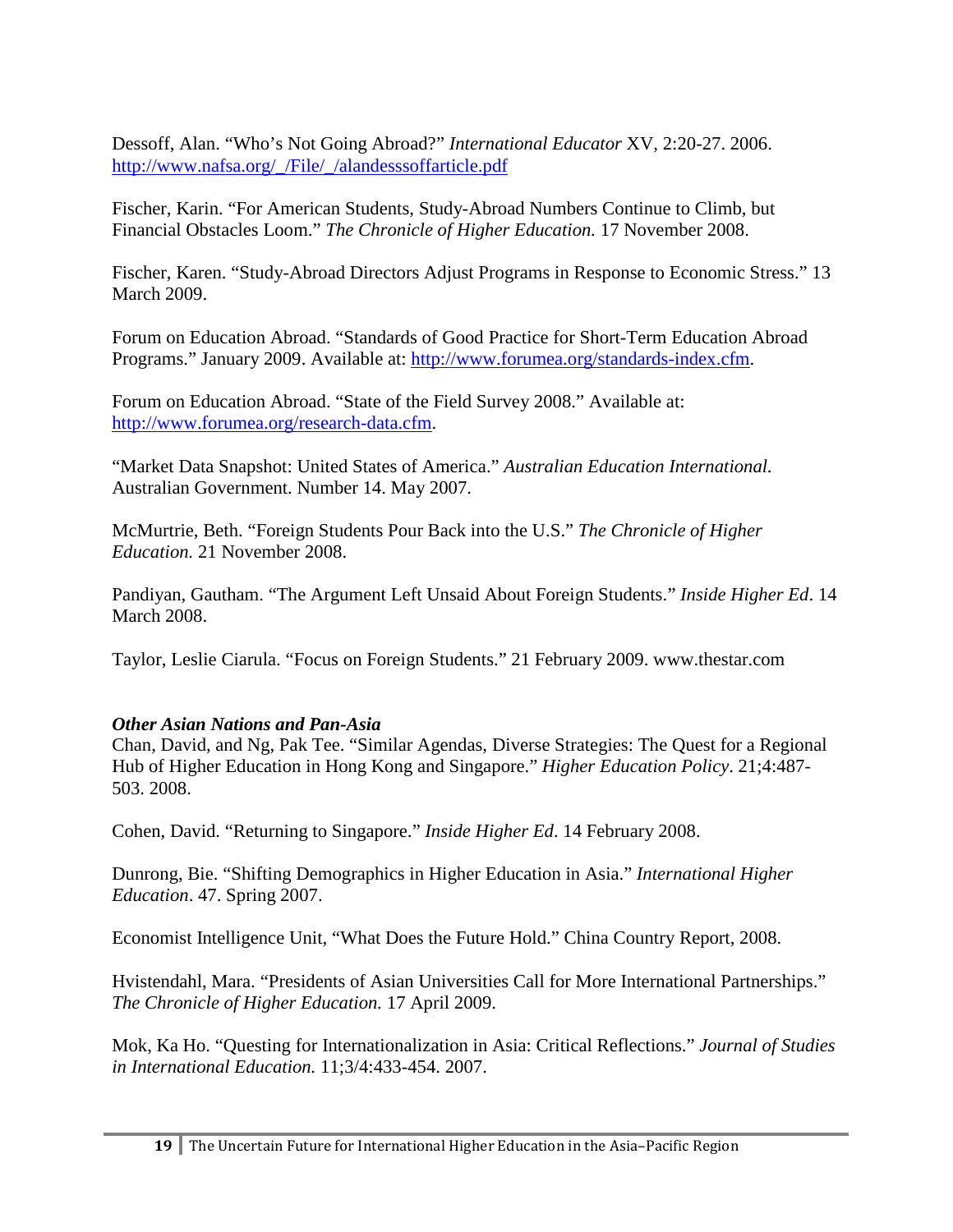Raychaudhuri, Ajitava, and De, Prabir. "Barriers to Trade in Higher Education Services: Empirical Evidence from Asia-Pacific Countries." *Asia Pacific Trade and Investment Review.*  3;2:67-88. 2007.

Redden, Elizabeth. "Assuring Quality, Across Borders." *Inside Higher Ed.* 30 January 2009.

"Rising in the East: Research and Development." *The Economist.* 3 January 2009.

Rubin, Kyna. "Where the Students Are in East Asia." *International Educator.* 16;4:26-35. July/August 2007. Available at: [http://www.nafsa.org/\\_/File/\\_/julyaug07\\_coverstory.pdf](http://www.nafsa.org/_/File/_/julyaug07_coverstory.pdf)

Vora, Neha. "Globalized Higher Education in the United Arab Emirates: Unexpected Outcomes." *Global Higher Ed*. 25 June 2008.

World Bank. "Malaysia and the Knowledge Economy: Building a World-Class Higher Education System." March 2007. [http://siteresources.worldbank.org/INTMALAYSIA/Resources/Malaysia-](http://siteresources.worldbank.org/INTMALAYSIA/Resources/Malaysia-Knowledge-Economy2007.pdf)[Knowledge-Economy2007.pdf](http://siteresources.worldbank.org/INTMALAYSIA/Resources/Malaysia-Knowledge-Economy2007.pdf)

## *Multinational and General Interest*

Birnbaum, Robert. "No World-Class University Left Behind." *International Higher Education*. 47. 2007.

British Council. 2009. "What is Education UK?" Available at: [http://www.britishcouncil.org/eumd-educationuk-brand-what-is.htm.](http://www.britishcouncil.org/eumd-educationuk-brand-what-is.htm)

Gutierrez, R, Bhandari, R, & Obst, D, *Exploring Host Country Capacity for Increasing U.S. Study Abroad*, IIE Study Abroad White Paper Series, May 2008. [http://www.iie.org/Content/NavigationMenu/Research\\_and\\_Evaluation/Study\\_Abroad\\_Ca](http://www.iie.org/Content/NavigationMenu/Research_and_Evaluation/Study_Abroad_Capacity/StudyAbroad_WhitePaper2.pdf) [pacity/StudyAbroad\\_WhitePaper2.pdf](http://www.iie.org/Content/NavigationMenu/Research_and_Evaluation/Study_Abroad_Capacity/StudyAbroad_WhitePaper2.pdf)

Hulstrand, Janet. "Supply and Demand: Building a Fluent Workforce." *International Educator.*  17;5:24-31. September/October 2008. Available at: [http://www.nafsa.org/\\_/File/\\_/ie\\_sepoct08\\_fluentwork.pdf](http://www.nafsa.org/_/File/_/ie_sepoct08_fluentwork.pdf)

Institute of International Education. "Open Doors 2008: Report on International Educational Exchange." November 2008. Available at: [http://www.opendoors.iienetwork.org/.](http://www.opendoors.iienetwork.org/)

International Monetary Fund. "World Economic Outlook Update." 28 January 2009. Available at: [http://www.imf.org/external/pubs/ft/weo/2009/update/01/index.htm.](http://www.imf.org/external/pubs/ft/weo/2009/update/01/index.htm)

Jaschik, Scott. "Apples and Oranges in International Statistics." *Inside Higher Ed.* 23 July 2007.

Klemencic, Manja, and Fried, Jochen. "Demographic Challenges and Future of the Higher Education." *International Higher Education*. 47. Spring 2007.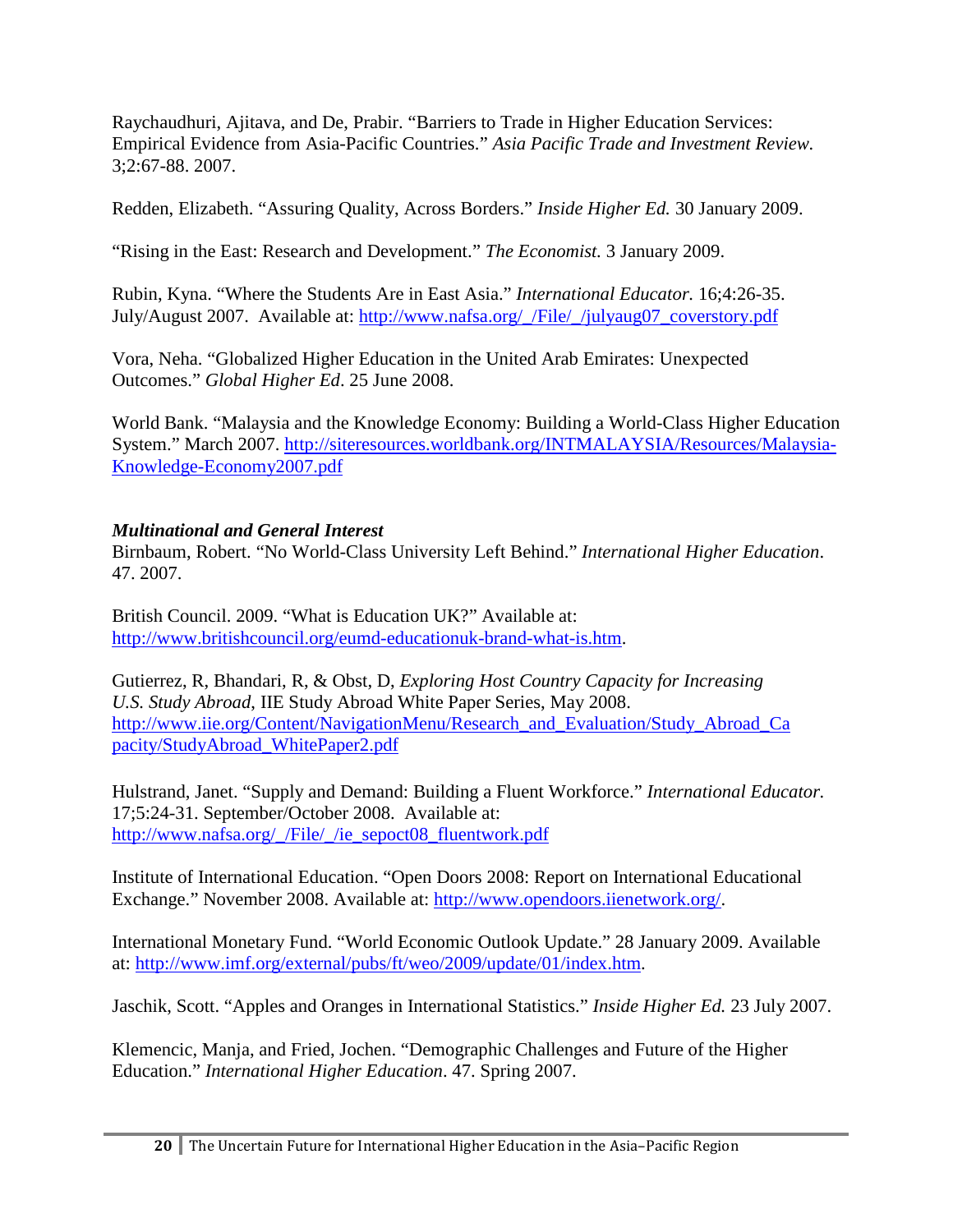Lane, Kevin, and Pollner, Florian. "How to Address China's Growing Talent Shortage." *The McKinsey Quarterly*. July 2008.

Larsson, Kimberly. "Packaging Your International Experience." *AbroadViewMagazine.com.* 64- 66. Fall 2008.

Farrel, B.,"Luxury Brands: Marketing the Upscale During a Downturn." 12 November 2008. Available at: [http://knowledge.wharton.upenn.edu.](http://knowledge.wharton.upenn.edu/)

Mazzarol, Tim, and Soutar, Geoffrey N. *The Global Market for Higher Education: Successful Competitive Strategies for the New Millennium.* Cheltenham, UK: Edward Elgar. 2001.

Mazzarol, Tim, and Soutar, Geoffrey N. "'Push-Pull' Factors Influencing International Student Destination Choice." *International Journal of Educational Management.* 16;2:82-90. 2002.

Milanovic, Branko and Yitzhaki, Shlomo. "Decomposing World Income Distribution: Does the World Have a Middle Class?" *Review of Income and Wealth.* 48;2:155-178. June 2002.

Organization for Economic Co-operation and Development. "Education at a Glance 2008." Paris, France: OECD Publishing. 2008.

Ross, Andrew. "Global U." In *The University Against Itself: The NYU Strike and the Future of the Academic Workplace,* edited by Monica Krause et al. Philadelphia, PA: Temple UP. 2008. 211-223.

Salisbury, Mark H., et al. "Going Global: Understanding the Choice Process of the Intent to Study Abroad." *Research in Higher Education.* 50:119-143. 2009.

Seisdedos, Gildo and Mateo, Christina. "The Two-Way Relationship Between a Brand and Its Place of Origin." Wharton School, University of Pennsylvania. 23 January 2008. <http://wharton.universia.net/index.cfm?fa=viewfeature&id=1464&language=english>

Teichler, Ulrich. "The Changing Debate on Internationalisation of Higher Education." *Higher Education.* 48;1:5-26. 2004.

"Who's in the Middle?" *The Economist.* 12 February 2009.

Verger, Toni, and Robertson, Susan. "GATS Basics: Key Rules and Concepts." *Global Higher Ed*. 19 April 2008.

# **NOTE:**

In addition to works cited in the paper, these additional articles provide more information related to the topic.

Laughlin, Shephard. "Educational Exchange Between the United States and China: An IIE Briefing Paper." *Institute of International Education.* July 2008.